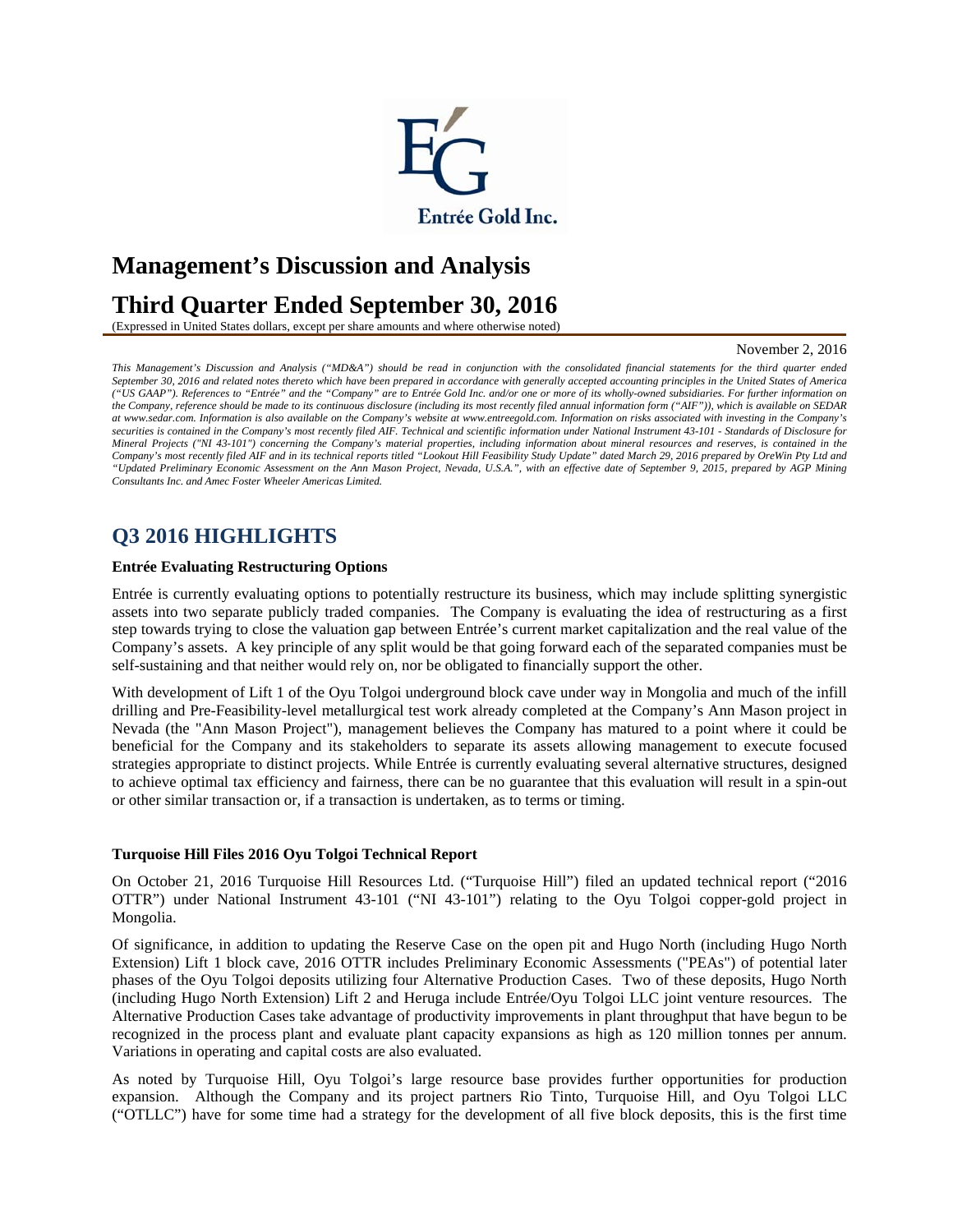since 2010 that investors have had access to an early-stage economic analysis that highlights the development flexibility of potential later phases. The Company will commence a detailed review of the 2016 OTTR in order to develop complementary PEAs for Entrée's interest in the joint venture deposits and report these as part of an updated NI 43-101 Technical Report.

### **Update on Underground Development at Oyu Tolgoi Provided by Turquoise Hill**

On October 19, 2016 Turquoise Hill press released an update on progress made with Lift 1 underground development.

During Q3 2016, work began for Shaft 5 sinking and the convey-to-surface box cut excavation while construction of critical on-site facilities continued. Oyu Tolgoi recently signed an additional underground mining and support services contract with Dayan Contract Mining, a joint venture between Hasu Megawatt and Redpath, for the sinking of Shafts 2 and 5. At the end of Q3 2016, the underground workforce was approximately 1,600 people and is expected to reach 2,400 people by the end of 2016.

### **Ann Mason Rehabilitation Work Completed**

As part of the Company's commitment to corporate social responsibility, work to rehabilitate more than 60 historic drill sites and road access ways on the Ann Mason Project was completed in October 2016.

### **Expenditures Reduced**

Q3 2016 exploration and general and administrative expenditures of approximately \$1,342,000 and \$1,598,000, respectively, were reduced by 69% and 37% compared to the same quarter in 2015 as a result of the Company's continued objective to reduce expenditures.

# **OVERVIEW OF BUSINESS**

Entrée is a resource company engaged in exploring mineral resource properties with interests in development and exploration properties in Mongolia, the United States, Australia and Peru.

The Company's two principal assets are:

- Entrée/OTLLC joint venture interest a 20% carried interest in two of the Oyu Tolgoi project deposits in Mongolia (the "Entrée/Oyu Tolgoi JV Property"); and
- Ann Mason Project 100% interest in a copper-molybdenum porphyry project in Nevada, USA.

The Oyu Tolgoi project is one of the world's largest and most important new copper-gold mines and is located in the South Gobi region of Mongolia. This project is majority owned by Turquoise Hill and the Mongolian Government with Rio Tinto as the managing developer.

The first two phases of Oyu Tolgoi are fully financed, the Oyut deposit open pit mine (Phase 1) is currently in production and construction of Lift 1 of the Hugo North underground block cave (Phase 2) has recommenced following notice to proceed decisions in May 2016.

The Entrée/Oyu Tolgoi JV Property is subject to a joint venture between Entrée Gold and OTLLC (the "Entrée/Oyu Tolgoi JV"). The Entrée/Oyu Tolgoi JV Property includes the Hugo North Extension copper-gold deposit and the Heruga copper-gold-molybdenum deposit, which form significant components of the overall Oyu Tolgoi project. A portion of Hugo North Extension is included in Hugo North Lift 1 underground development.

The Ann Mason Project includes the Ann Mason copper-molybdenum deposit and the Blue Hill copper deposit in the Yerington district of Nevada. The Company reported the results of the Ann Mason deposit updated Preliminary Economic Assessment ("2015 PEA") on September 9, 2015. The 2015 PEA envisions an open pit and conventional sulphide flotation milling operation with a proposed mill throughput of 120,000 tonnes per day. Pre-production development is estimated to take three years, followed by 21 years of mine production. Over the life of mine, the project is estimated to produce 5.1 billion pounds of copper.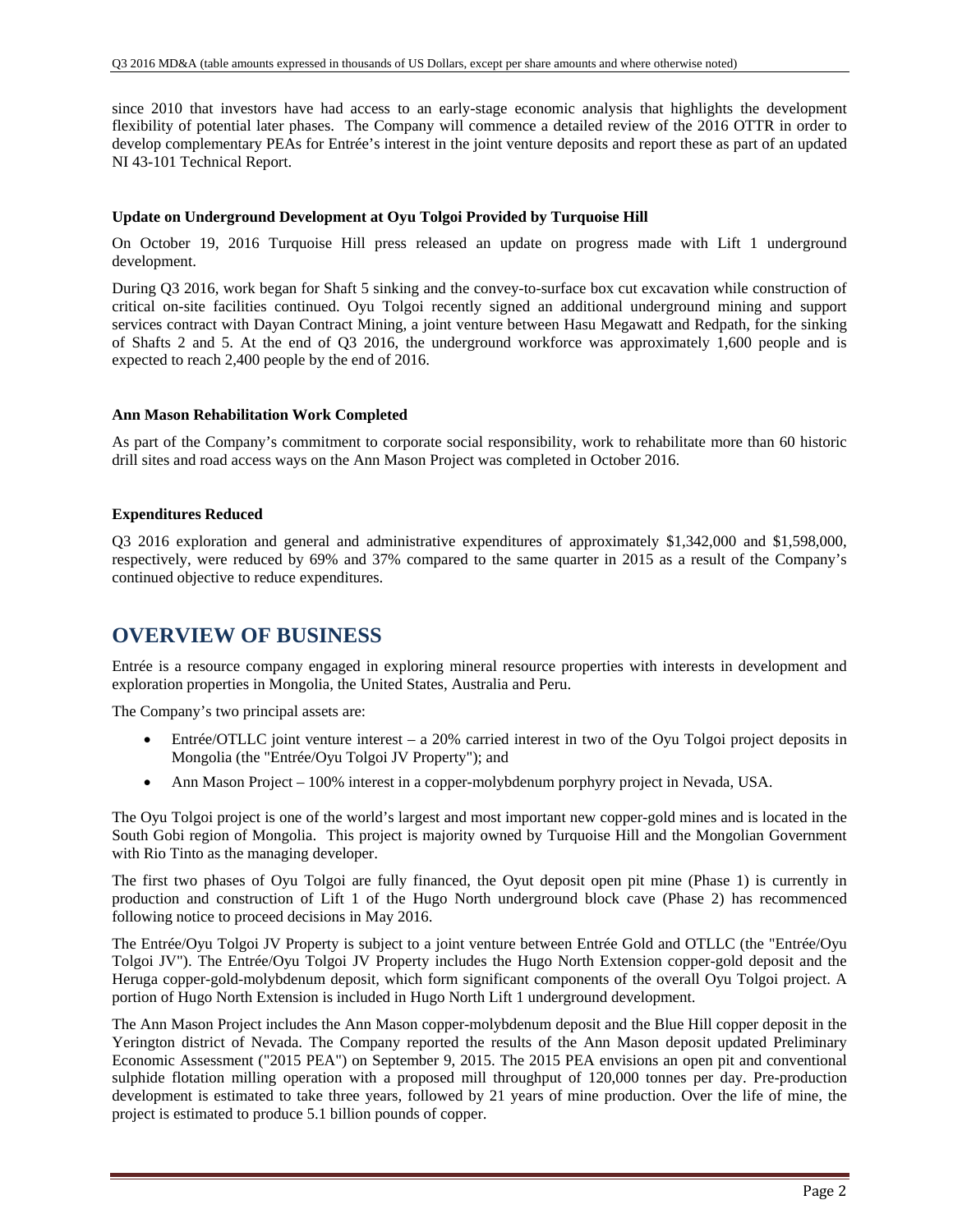The Company also has the following assets:

- Shivee West Entrée has a 100% interest in the western portion of the Shivee Tolgoi mining licence in Mongolia ("Shivee West");
- Lordsburg Project an early stage copper porphyry exploration property ("Lordsburg") in New Mexico, USA;
- Lukkacha Project an early stage exploration property ("Lukkacha") consisting of seven concessions totaling 4,400 hectares of land in Peru, approximately 50 kilometres southeast of the Toquepala mine operation owned by Grupo Mexico;
- Blue Rose JV a 55.79% interest in the Blue Rose copper-iron-gold-molybdenum joint venture property ("Blue Rose") in the Olary Region of South Australia; and
- Cañariaco Project Royalty a 0.5% net smelter returns royalty on Candente Copper Corp.'s Cañariaco project in Peru ("Cañariaco Royalty").

Entrée is primarily focused on its principal assets in Mongolia and Nevada.

The Company's corporate headquarters are located in Vancouver, British Columbia, Canada. Field operations are conducted out of local offices in the United States and Mongolia.

Trading of the Company's common shares commenced on the NYSE MKT effective July 18, 2005, under the trading symbol "EGI". On April 24, 2006, the Company's common shares began trading on the Toronto Stock Exchange and discontinued trading on the TSX Venture Exchange. The trading symbol remained "ETG". The Company is also traded on the Frankfurt Stock Exchange, under the trading symbols "EKA" and "WKN 121411".

# **OUTLOOK AND STRATEGY**

Entrée is primarily focused on advancing its principal assets in Mongolia and Nevada, while reviewing various initiatives in an effort to maximize shareholder value. The Company is currently evaluating the idea of a corporate restructuring as a first step towards trying to close the valuation gap between Entrée's current market capitalization and the real value of the Company's assets.

 There can be no guarantee that this evaluation will result in a spin-out or other similar transaction or, if a transaction is undertaken, as to terms or timing. The Company does not intend to provide further updates until such time as the Board approves a specific transaction or otherwise concludes that disclosure is necessary or appropriate.

Concurrently, the Company will continue to remain prudent with its expenditures.

The Company expects to spend approximately \$3.6 million for the 2016 year (previously between \$3.2 million and \$3.7 million), which is discussed below.

## **Corporate**

The Company has focused, and will continue to focus its efforts on conserving cash reserves. Recent efforts include adjustments to operations including rationalizing land holdings in Mongolia, reducing staff levels in each of Mongolia, Canada and the United States as well as reducing certain other overhead expenditures. In order to achieve the Company's objective of trying to maximize shareholder value, some additional costs may be incurred in order to increase market awareness, simplify the corporate structure and evaluate a potential restructuring. As a result, total corporate costs for the 2016 year are now estimated to be \$2.0 million (previously between \$1.9 million and \$2.1 million).

## **Entrée/Oyu Tolgoi JV Property**

Following the completion by OTLLC of the draw down of the \$4.4 billion project finance facility signed in December 2015, Lift 1 underground development pre-start activities commenced, which included ramp-up of the owners and engineering, procurement and construction management (EPCM) teams and detailed engineering and procurement for equipment and materials required for necessary critical works. Major contractor mobilization for the sinking for Shafts #2 and #5, underground development, critical construction works and maintenance are all progressing.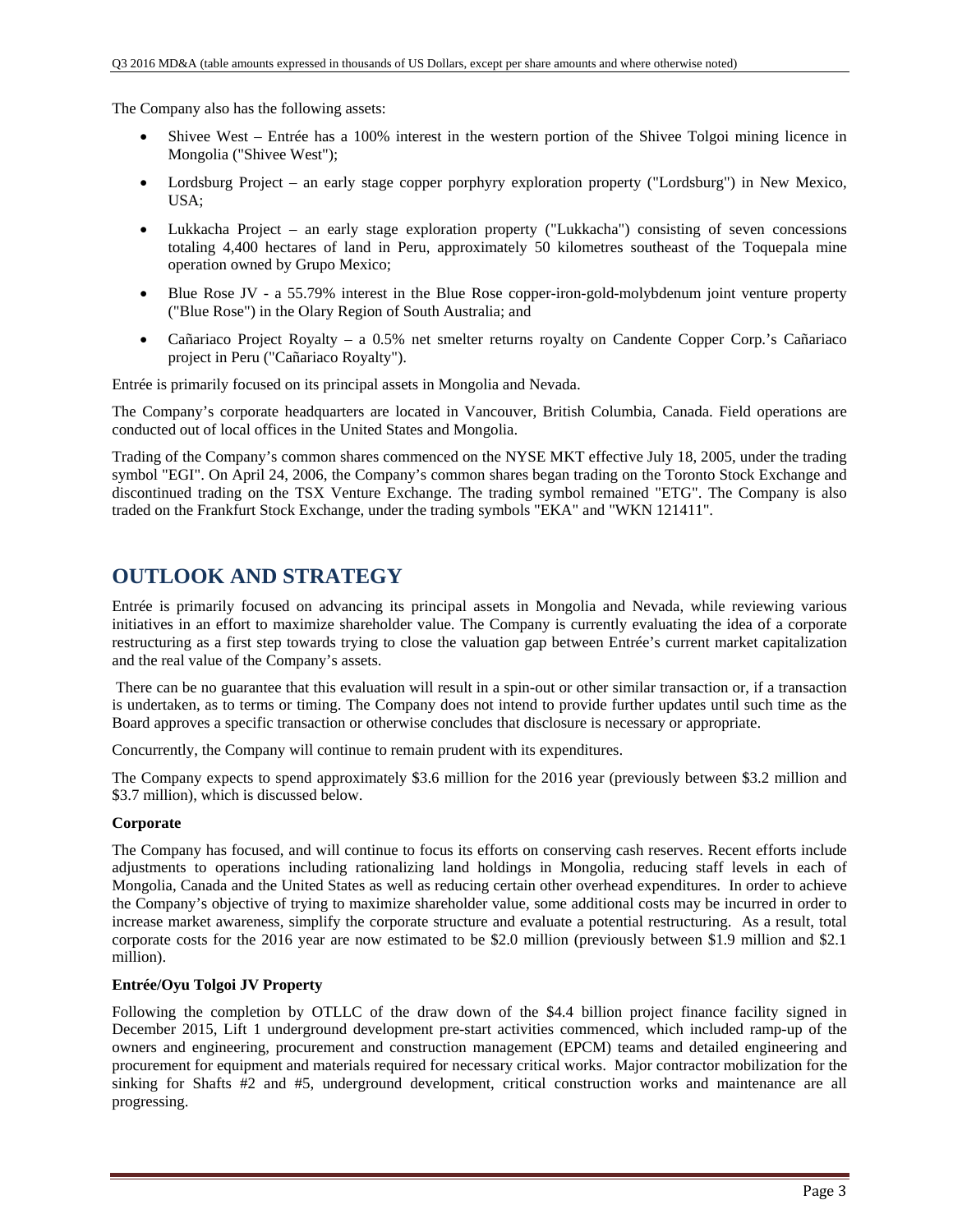With the release of 2016 OTTR, the Company will commence a detailed review in order to develop complementary PEAs for Entrée's interest in the Entrée/Oyu Tolgoi JV Property and file these as part of an updated NI 43-101 technical report. The Company anticipates commencing this process near the end of 2016 and will provide further guidance as to cost and timing in the near future.

There have been a number of positive milestones and developments related to the Oyu Tolgoi project during the year. As part of the Company's corporate restructuring evaluation, management has commenced a market awareness program to improve the investment community's understanding of Entrée's interest in the Entrée/Oyu Tolgoi JV Property, including its potential value as compared with the interests of other Oyu Tolgoi project stakeholders.

Excluding the costs associated with the preparation of an updated NI 43-101 technical report referenced above, the Company expects to spend approximately \$500,000 (previously between \$400,000 and \$550,000) for the 2016 year on technical work, legal costs and general administration in Mongolia.

### **Ann Mason Project**

Following completion of the 2015 exploration, baseline environmental and metallurgy programs and the release of the 2015 PEA on the Ann Mason Project, the Company has reduced expenditures at Ann Mason while it considers the most appropriate path to maximize shareholder value from the project going forward.

As part of the Company's corporate restructuring evaluation, the Company is reviewing the option to spin out the Ann Mason project into a new publicly traded Company, which may include the introduction of a strategic development partner.

The Company estimates expenditures, including claim filing fees, site maintenance and costs associated with reclaiming the drill sites and selected access roads will be approximately \$900,000 for the 2016 year (previously between \$800,000 and \$850,000). The increase is due to costs incurred in the third quarter related to environmental rehabilitation of older drill pads and access roads, which will not be required in the future. Management continues to implement further significant cost reductions and deferrals into future periods.

### **Other Properties**

Costs at all of the Company's other non-material assets have been minimized while management evaluates the best alternatives for each asset in the future. Expenditures for 2016 are for license fees, local administration costs and costs associated with winding down subsidiary holding companies.

The Company expects to spend approximately \$200,000 (previously between \$150,000 and \$200,000) for the 2016 year.

# **ENTRÉE/OYU TOLGOI JV PROPERTY AND SHIVEE WEST PROPERTY – MONGOLIA**

## **Entrée/Oyu Tolgoi JV Property Summary**

Entrée's most advanced asset is its interest in two world class porphyry deposits in Mongolia: Hugo North Extension and Heruga. These deposits are the northern-most and southern-most, respectively, in the Oyu Tolgoi series of deposits, which stretches over 12 kilometres across three mining licences.

The 39,807 hectare Entrée/Oyu Tolgoi JV Property is comprised of the eastern portion of the Shivee Tolgoi mining licence, which hosts the Hugo North Extension copper-gold deposit, and all of the Javhlant mining licence, which hosts the Heruga copper-gold-molybdenum deposit. The 23,114 hectare western portion of the Shivee Tolgoi mining licence (Shivee West) is not included in the Entrée/Oyu Tolgoi JV Property. OTLLC has a right of first refusal with respect to any proposed disposition by Entrée of an interest in Shivee West.

The Entrée/Oyu Tolgoi JV Property and Entrée's 100% owned Shivee West are collectively referred to as the "Lookout Hill" property. The Lookout Hill property, which completely surrounds OTLLC's Oyu Tolgoi mining licence, is located within the Aimag (province) of Ömnögovi in the South Gobi region of Mongolia, about 570 kilometres south of the capital city of Ulaanbaatar and 80 kilometres north of the border with China.

In October 2004, the Company entered into an arm's-length Equity Participation and Earn-In Agreement (the "Earn-In Agreement") with Turquoise Hill. Under the Earn-In Agreement, Turquoise Hill agreed to purchase equity securities of the Company, and was granted the right to earn an interest in minerals extracted from the Entrée/Oyu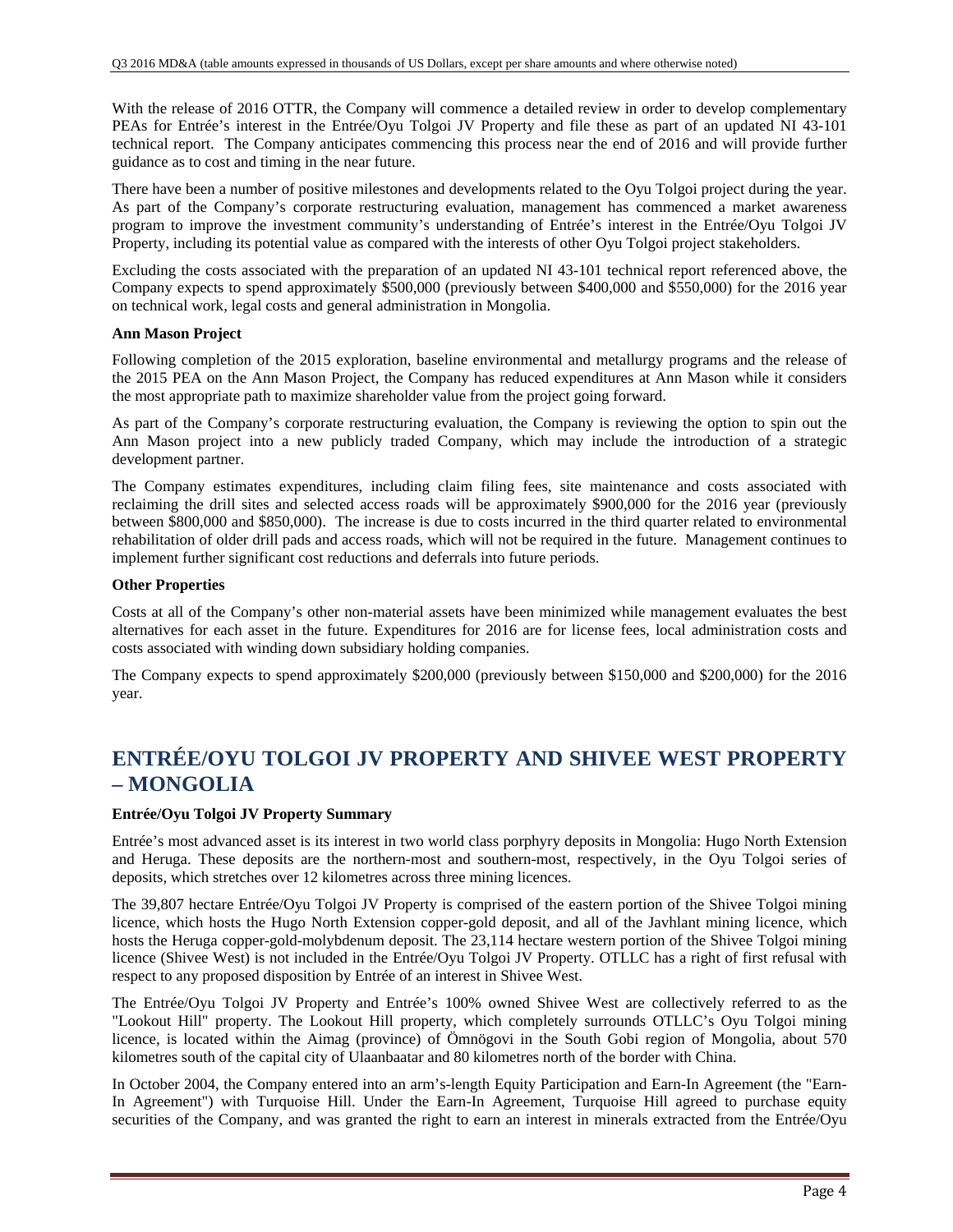Tolgoi JV Property. Most of Turquoise Hill's rights and obligations under the Earn-In Agreement were subsequently assigned by Turquoise Hill to what was then its wholly-owned subsidiary, OTLLC. As at September 30, 2016, Turquoise Hill holds 9.02% of Entrée's issued and outstanding shares. Rio Tinto, which owns approximately 51% of Turquoise Hill's shares, holds an additional 10.825% of Entrée's issued and outstanding shares.

On June 30, 2008, OTLLC gave notice to Entrée that it had completed its earn-in obligations by expending a total of \$35 million on exploration on the Entrée/Oyu Tolgoi JV Property. OTLLC earned an 80% interest in all minerals extracted below a sub-surface depth of 560 metres from the Entrée/Oyu Tolgoi JV Property and a 70% interest in all minerals extracted from surface to a depth of 560 metres from the Entrée/Oyu Tolgoi JV Property. The Earn-In Agreement provides that at such time as OTLLC completes its earn-in obligations, the parties will enter into a joint venture agreement in the form attached to the Earn-In Agreement. While the parties have not formally executed the joint venture agreement (the "JVA"), the Entrée/Oyu Tolgoi JV is operating under those terms.

In October 2015, Entrée entered into a License Fees Agreement with OTLLC, pursuant to which the parties agreed to negotiate in good faith to amend the JVA to include Shivee West in the definition of Entrée/Oyu Tolgoi JV Property. The parties also agreed that the annual licence fees for Shivee West would be for the account of each joint venture participant in proportion to their respective interests, with OTLLC contributing Entrée's 20% share charging interest at prime plus 2%. To date, no definitive amended JVA has been entered into, and Entrée retains a 100% interest in Shivee West.

The illustration below depicts the mining licences that comprise the Entrée/Oyu Tolgoi JV Property and Shivee West:

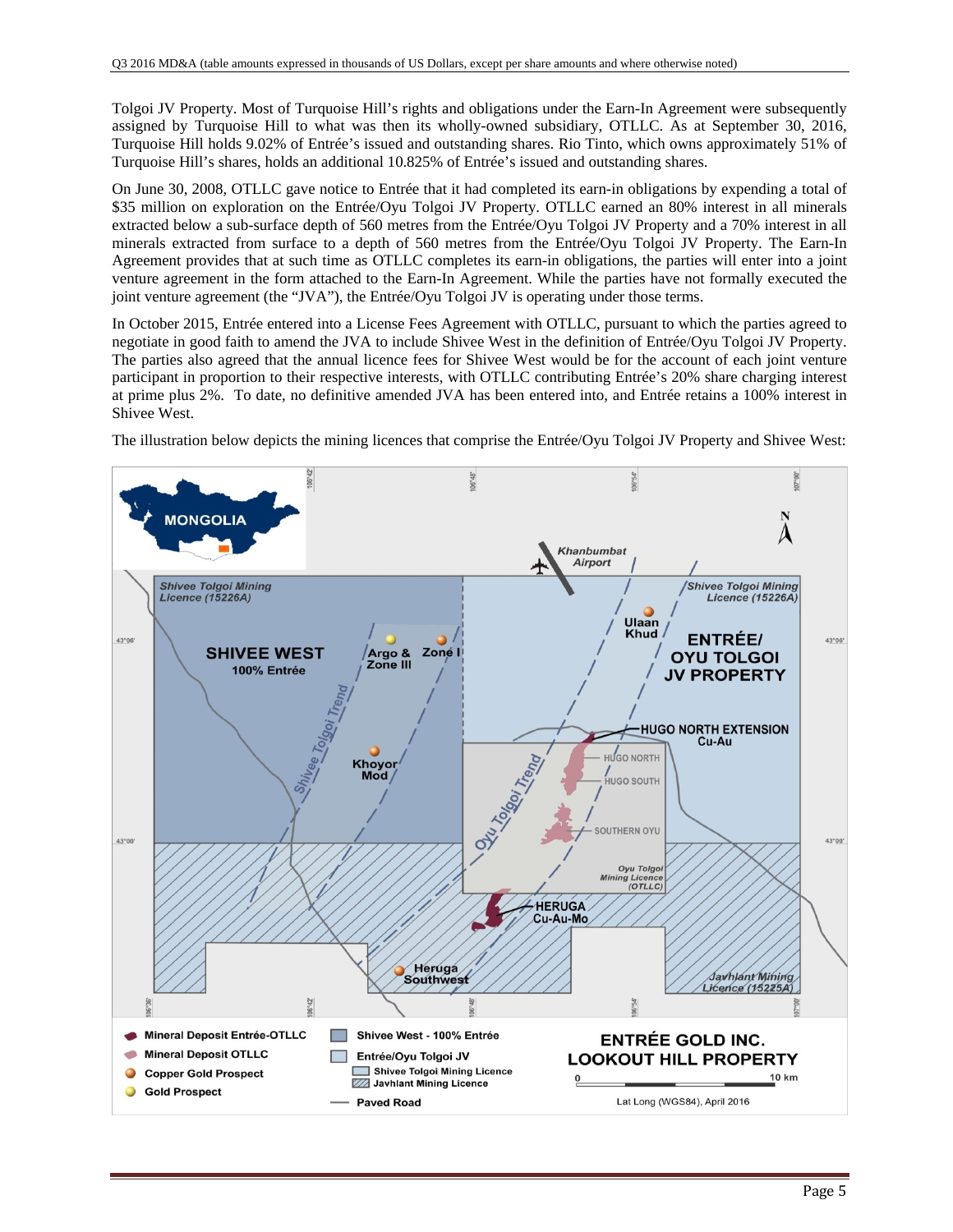The Entrée/Oyu Tolgoi JV Property includes Measured, Indicated and Inferred mineral resources at the Hugo North Extension deposit and Inferred mineral resources at the Heruga deposit, as reported in Entrée's technical report titled "Lookout Hill Feasibility Study Update" dated March 29, 2016, prepared for Entrée by OreWin Pty Ltd ("LHTR16"). The Indicated resources at Hugo North Extension contain a Probable reserve, which is included in Lift 1 of the Oyu Tolgoi underground block cave mining operation. The Probable reserve (September 20, 2014) reported in LHTR16 for Hugo North Extension totals 35 million tonnes ("Mt") grading 1.59% copper, 0.55 grams per tonne ("g/t") gold, and 3.72 g/t silver. Entrée holds a 20% carried interest in this mineral reserve through the Entrée/Oyu Tolgoi JV. Although underground development has recommenced, first development production from Lift 1 is not expected until after 2021. A second lift ("Lift 2") for the Oyu Tolgoi underground block cave operation, including additional resources from Hugo North Extension, has been proposed but has not yet been modeled within the existing mine plan. Lift 1 is the most significant value driver for the Oyu Tolgoi project.

| LHTR16 Mineral Reserve - Entrée/Oyu Tolgoi JV |  |  |  |  |
|-----------------------------------------------|--|--|--|--|
|-----------------------------------------------|--|--|--|--|

| Entrée/Oyu Tolgoi JV - LTHR16 Mineral Reserve<br>Hugo North Extension Lift 1, Effective 20 September 2014 |      |            |      |       |       |                        |          |          |  |  |
|-----------------------------------------------------------------------------------------------------------|------|------------|------|-------|-------|------------------------|----------|----------|--|--|
| Classification                                                                                            | Ore  | <b>NSR</b> | Cu   | Au    | Ag    | <b>Recovered Metal</b> |          |          |  |  |
|                                                                                                           | (Mt) | (\$/t)     | (%)  | (g/t) | (g/t) | Cu (Mlb)               | Au (Koz) | (Ag(Koz) |  |  |
| Probable                                                                                                  | 35   | 100.57     | 1.59 | 0.55  | 3.72  | 1,121                  | 519      | 3,591    |  |  |

#### **Notes:**

- Entrée has a 20% interest in the Hugo North Extension Lift 1 mineral reserve.
- Metal prices used for calculating the Hugo North Extension underground net smelter return ("NSR") are as follows: copper at \$3.01/lb; gold at \$1,250/oz; and silver at \$20.37/oz, all based on long-term metal price forecasts at the beginning of the mineral reserve work. The analysis indicates that the mineral reserve is still valid at these metal prices.
- The NSR has been calculated with assumptions specific to Hugo North Extension for smelter refining and treatment charges, deductions and payment terms, concentrate transport, metallurgical recoveries and royalties.
- The block cave shell was defined using a NSR cut-off of \$15/t NSR.
- For the underground block cave, all mineral resources within the shell have been converted to mineral reserves, however, lowgrade Indicated mineral resources and Inferred mineral resources have been assigned a zero grade and are treated as dilution.
- Only Indicated mineral resources were used to report Probable mineral reserves.
- The base case financial analysis has been prepared using the following current long-term metal price estimates: copper at \$3.08/lb; gold at \$1,304/oz; and silver at \$21.46/oz.
- The mineral reserves reported above are not additive to the mineral resources.

## **LHTR16 Mineral Resources – Entrée/Oyu Tolgoi JV**

| Entrée/Oyu Tolgoi JV - LTHR16 Mineral Resources |                                 |      |                        |       |       |      |             |             |             |             |               |
|-------------------------------------------------|---------------------------------|------|------------------------|-------|-------|------|-------------|-------------|-------------|-------------|---------------|
|                                                 | Mo<br>Ag<br>Cu<br>Au<br>Tonnage | CuEq | <b>Contained Metal</b> |       |       |      |             |             |             |             |               |
| Classification                                  | (Mt)                            | (%)  | (g/t)                  | (g/t) | (ppm) | (%)  | Cu<br>(MIb) | Au<br>(Koz) | Ag<br>(Koz) | Mo<br>(Mlb) | CuEq<br>(MIb) |
| Hugo North Extension (>0.37% CuEq Cut-Off)      |                                 |      |                        |       |       |      |             |             |             |             |               |
| Measured                                        | 1.2                             | 1.38 | 0.12                   | 2.77  | 38.4  | 1.47 | 36          | 4.4         | 105         | 0.1         | 38            |
| Indicated                                       | 128                             | 1.65 | 0.55                   | 4.12  | 33.6  | 1.99 | 4.663       | 2.271       | 16.988      | 9.5         | 5,633         |
| Inferred                                        | 179                             | 0.99 | 0.34                   | 2.68  | 25.4  | 1.20 | 3,887       | 1,963       | 15,418      | 10.0        | 4,730         |
| Heruga (>0.37% CuEq Cut-Off)                    |                                 |      |                        |       |       |      |             |             |             |             |               |
| Inferred                                        | 1,700                           | 0.39 | 0.37                   | 1.39  | 113.2 | 0.64 | 14,610      | 20,428      | 75,955      | 424         | 24,061        |

#### **Notes:**

- Entrée has a 20% interest in the Hugo North Extension and Heruga mineral resources.
- "CuEq" is copper-equivalent grade, expressed in percent.
- The effective date for the Hugo North Extension resource estimate is March 28, 2014; for Heruga the effective date is March 30, 2010.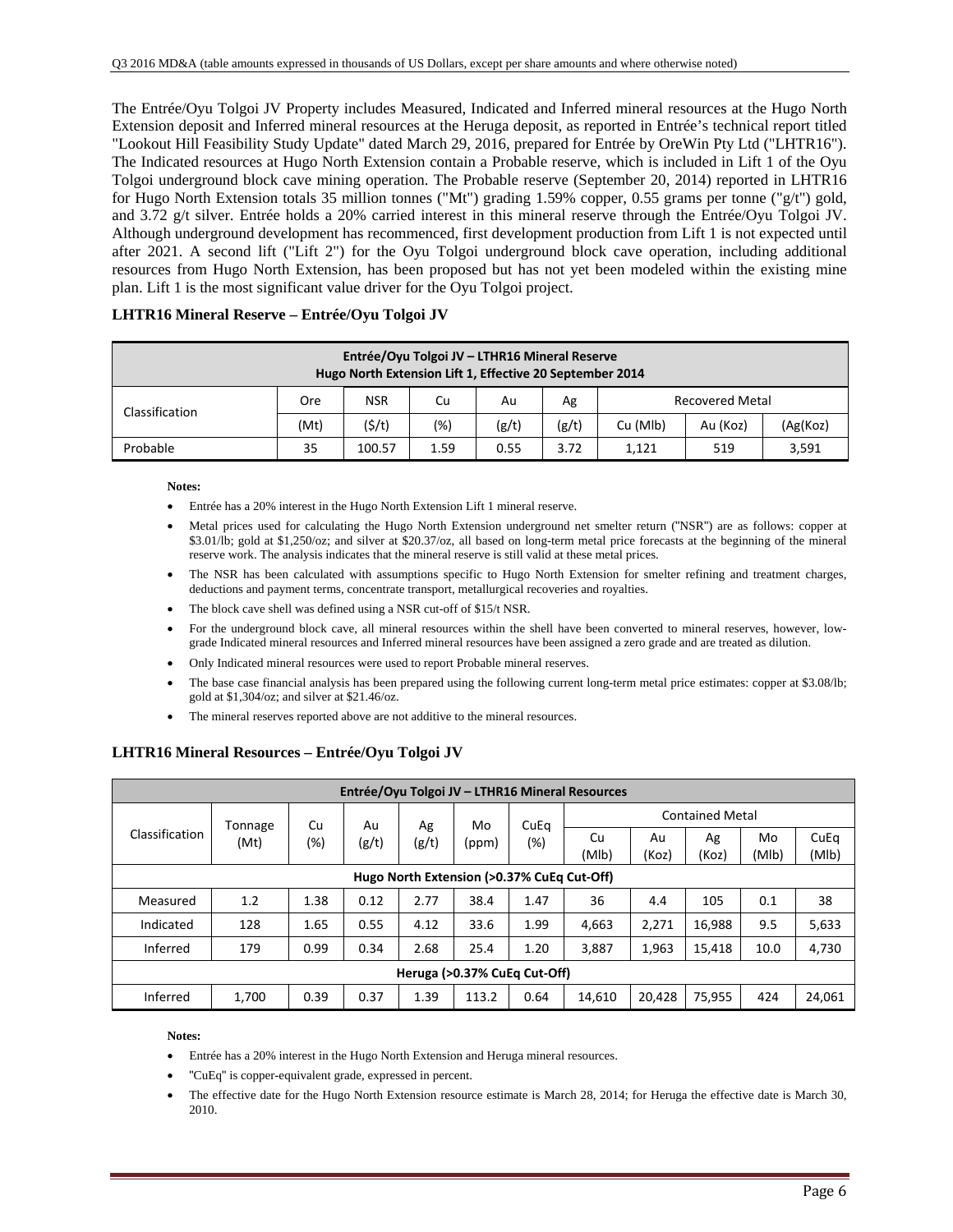- The 0.37% CuEq cut-off is equivalent to the underground mineral reserve cut-off as determined by OTLLC.
- CuEq has been calculated using assumed metal prices (\$3.01/lb for copper, \$1,250/oz for gold, \$20.37/oz for silver, and \$11.90/lb for molybdenum).
- Hugo North Extension CuEq% = Cu% + ((Au (g/t) x 1,250 x 0.0321507 x 0.913) + (Ag (g/t) x 20.37 x 0.0321507 x 0.942)) / (3.01 x 22.0462).
- $\bullet$  Heruga CuEq% = Cu% + ((Au (g/t) x 1,250 x 0.0321507 x 0.911) + (Ag (g/t) x 20.37 x 0.0321507 x 0.949) + (Mo (ppm) x 11.9 x 0.0022046 x 0.736)) / (3.01 x 22.0462).
- The contained copper, gold, silver and molybdenum in the tables have not been adjusted for metallurgical recovery.
- Totals may not match due to rounding.
- Mineral resources that are not mineral reserves do not have demonstrated economic viability.

#### **LHTR16 Entrée/Oyu Tolgoi JV Summary Production and Economic Analysis Results**

| <b>Description</b>                            | <b>Units</b>                          | <b>Total</b> |  |  |  |  |  |  |  |  |
|-----------------------------------------------|---------------------------------------|--------------|--|--|--|--|--|--|--|--|
| <b>Metal Prices</b>                           |                                       |              |  |  |  |  |  |  |  |  |
| Copper                                        | $\frac{1}{2}$ /lb                     | 3.08         |  |  |  |  |  |  |  |  |
| Gold                                          | $\frac{2}{3}$ /0z                     | 1,304        |  |  |  |  |  |  |  |  |
| Silver                                        | $\frac{2}{3}$ /0z                     | 21.46        |  |  |  |  |  |  |  |  |
|                                               | Entrée/Oyu Tolgoi JV Property Results |              |  |  |  |  |  |  |  |  |
| Processed                                     | Mt                                    | 34.8         |  |  |  |  |  |  |  |  |
| <b>NSR</b>                                    | $\frac{2}{3}$ /t                      | 100.57       |  |  |  |  |  |  |  |  |
| Cu Grade                                      | %                                     | 1.59         |  |  |  |  |  |  |  |  |
| Au Grade                                      | g/t                                   | 0.55         |  |  |  |  |  |  |  |  |
| Ag Grade                                      | g/t                                   | 3.72         |  |  |  |  |  |  |  |  |
| Copper Recovered                              | Mlb                                   | 1,121        |  |  |  |  |  |  |  |  |
| Gold Recovered                                | koz                                   | 519          |  |  |  |  |  |  |  |  |
| Silver Recovered                              | koz                                   | 3,591        |  |  |  |  |  |  |  |  |
| <b>Total Cash Costs After Credits</b>         | \$/lb Payable Copper                  | 0.99         |  |  |  |  |  |  |  |  |
| NPV8% Before Tax (Entrée's 20% interest only) | \$M                                   | 142          |  |  |  |  |  |  |  |  |
| NPV8% After Tax (Entrée's 20% interest only)  | \$M                                   | 106          |  |  |  |  |  |  |  |  |

**Notes:** 

- Entrée has a 20% interest in Entrée/Oyu Tolgoi JV Property mineralization. Unless otherwise noted above, results are for the entire Entrée/Oyu Tolgoi JV.
- Metal prices used for calculating the Hugo North Extension underground NSR are as follows: copper at \$3.01/lb; gold at \$1,250/oz; and silver at \$20.37/oz, all based on long-term metal price forecasts at the beginning of the mineral reserve work. The analysis indicates that the mineral reserve is still valid at these metal prices.
- The NSR has been calculated with assumptions specific to Hugo North Extension for smelter refining and treatment charges, deductions and payment terms, concentrate transport, metallurgical recoveries and royalties.
- The block cave shell was defined using a NSR cut-off of \$15/t NSR.
- For the underground block cave, all Indicated mineral resources within the shell have been converted to mineral reserves. Lowgrade Indicated mineral resources and Inferred mineral resources have been assigned a zero grade and treated as dilution.
- The mineral reserves reported are not additive to the mineral resources.

In addition to the mine plan for Lift 1, LHTR16 discusses several alternative production cases that would include mineral resources from other Oyu Tolgoi deposits, including Hugo North Extension Lift 2 and Heruga, and allow for continuous improvement in plant throughput and potential plant expansions up to 350 thousand tonnes per day. Due to the nature of the deposits associated with Oyu Tolgoi, the project has the flexibility to consider several options for optimizing the overall mine plan for the benefit of stakeholders. Separate development decisions will need to be made based on future prevailing conditions and the experience obtained from developing and operating the initial phases of the project.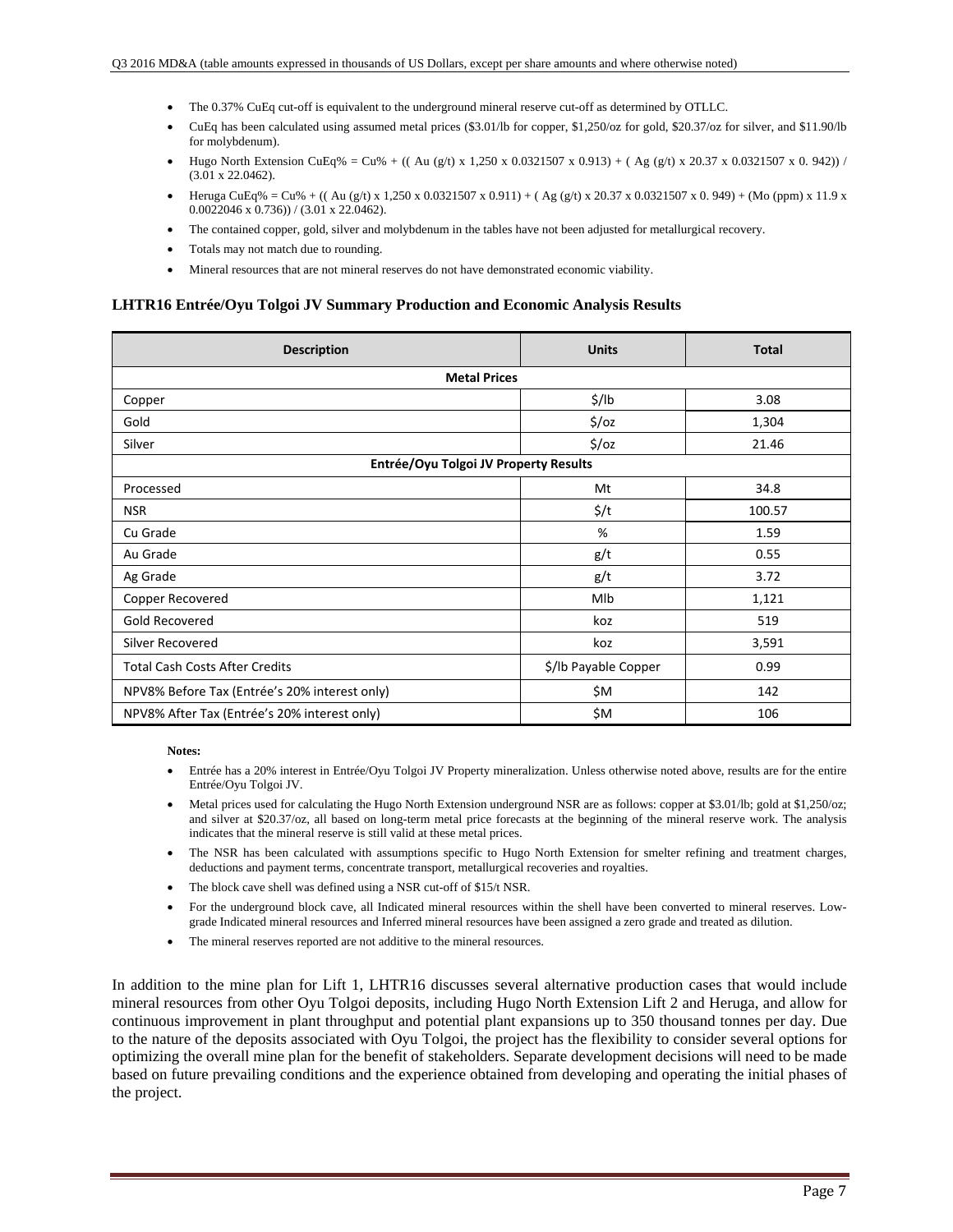A complete description and the Company's related history of the Entrée/Oyu Tolgoi JV is available in the Company's AIF dated March 30, 2016, available for review on SEDAR at www.sedar.com. For additional information regarding the assumptions, qualifications and procedures associated with the scientific and technical information regarding the Entrée/Oyu Tolgoi JV Property, reference should be made to the full text of LHTR16, which is available for review on SEDAR.

### **Shivee West Property Summary**

Shivee West comprises the northwest portion of the Lookout Hill property, and adjoins the Entrée/Oyu Tolgoi JV Property and OTLLC's Oyu Tolgoi mining licence.

To date, no economic zones of precious or base metals mineralization have been outlined on Shivee West. However, zones of gold and copper mineralization have been identified at Zone III/Argo Zone and Khoyor Mod. There has been no drilling on the ground since 2011, and no exploration work has been completed since 2012. In 2015, in light of the ongoing requirement to pay approximately \$350,000 annually in licence fees for Shivee West and a determination that no further exploration work would likely be undertaken in the near future, Entrée began to examine options to reduce expenditures in Mongolia. These options included further reducing the area of the mining licence, looking for a purchaser or partner for Shivee West, and rolling the ground into the Entrée/Oyu Tolgoi JV. Management determined that it was in the best interests of Entrée to roll Shivee West into the Entrée/Oyu Tolgoi JV, and Entrée entered into a License Fees Agreement with OTLLC on October 1, 2015. The License Fees Agreement provides the parties will use their best efforts to amend the JVA to include Shivee West in the definition of Entrée/Oyu Tolgoi JV Property. Entrée determined that rolling Shivee West into the Entrée/Oyu Tolgoi JV would provide the joint venture partners with continued security of tenure; Entrée shareholders would continue to benefit from any exploration or development work that the Entrée/Oyu Tolgoi JV management committee approves on Shivee West; and Entrée would no longer have to pay licence fees, as the parties agreed that the licence fees would be for the account of each joint venture participant in proportion to their respective interests, with OTLLC contributing Entrée's 20% share charging interest at prime plus 2%. To date, no amended JVA has been entered into, and Entrée retains a 100% interest in Shivee West.

 Entrée's exploration programs at Shivee West have focused on identifying epithermal-style gold mineralization and porphyry-style copper-gold mineralization. Past exploration activities have included: geophysical surveys (induced polarization ("IP"), gravity, magnetic), core drilling (38,244 metres in 65 holes), reverse circulation ("RC") drilling (4,145 metres in 34 holes), trenching, geological mapping and geochemical sampling.

#### **Argo and Zone III Gold Targets**

In 2011, RC drilling was conducted over the Zone III near-surface epithermal gold target and expanded north, where a new gold zone ("Argo Zone") was discovered 250 metres beyond the previously known area of gold mineralization. The Argo Zone was partly defined by six RC holes (holes EGRC-11-110 to 115), two trenches and surface chip sampling. Hole EGRC-11-112 returned 14 metres of 1.82 g/t gold and hole EGRC-11-111 returned 3 metres of 2.21 g/t gold. Two separate high-grade surface chip samples averaged 42.4 g/t gold over 4 metres and 19.3 g/t gold over 3 metres. Shallow gold mineralization in both zones is hosted by quartz veined felsic volcanic rocks.

The 2012 work program focused on geological mapping, excavator trenching and sampling in the Argo/Zone III area. The area of Argo gold mineralization was extended 140 metres further north from mineralization defined by 2011 RC drilling. The Argo Zone now measures approximately 400 metres long by up to 130 metres wide. One of the trench samples returned 81.4 g/t gold over 3 metres, confirming and expanding 2011 high-grade gold values.

## **Shivee Tolgoi Trend – Other Targets**

Deep geophysical (IP) targets have been identified on the Shivee Tolgoi Trend and four were drilled during the 2010 exploration program. The stratigraphy encountered in some of the holes is interpreted to be equivalent to the orehosting Devonian-age units at Oyu Tolgoi. The potential for deep Oyu Tolgoi copper-gold porphyry-style mineralization was re-evaluated in 2011 with detailed geological studies and geophysical surveying. A 1,670 linekilometre magnetic survey was completed over a belt of rocks which show similarities with the units which host the nearby Oyu Tolgoi deposits.

Khoyor Mod, located 6 kilometres south of the Argo Zone, comprises a 250 metre by 300 metre area of porphyrystyle quartz stockwork within Devonian sediments. In 2012, trench sampling identified anomalous gold (trace to 0.58  $g(t)$  and copper (67 – 505 parts per million) indicative of a porphyry target.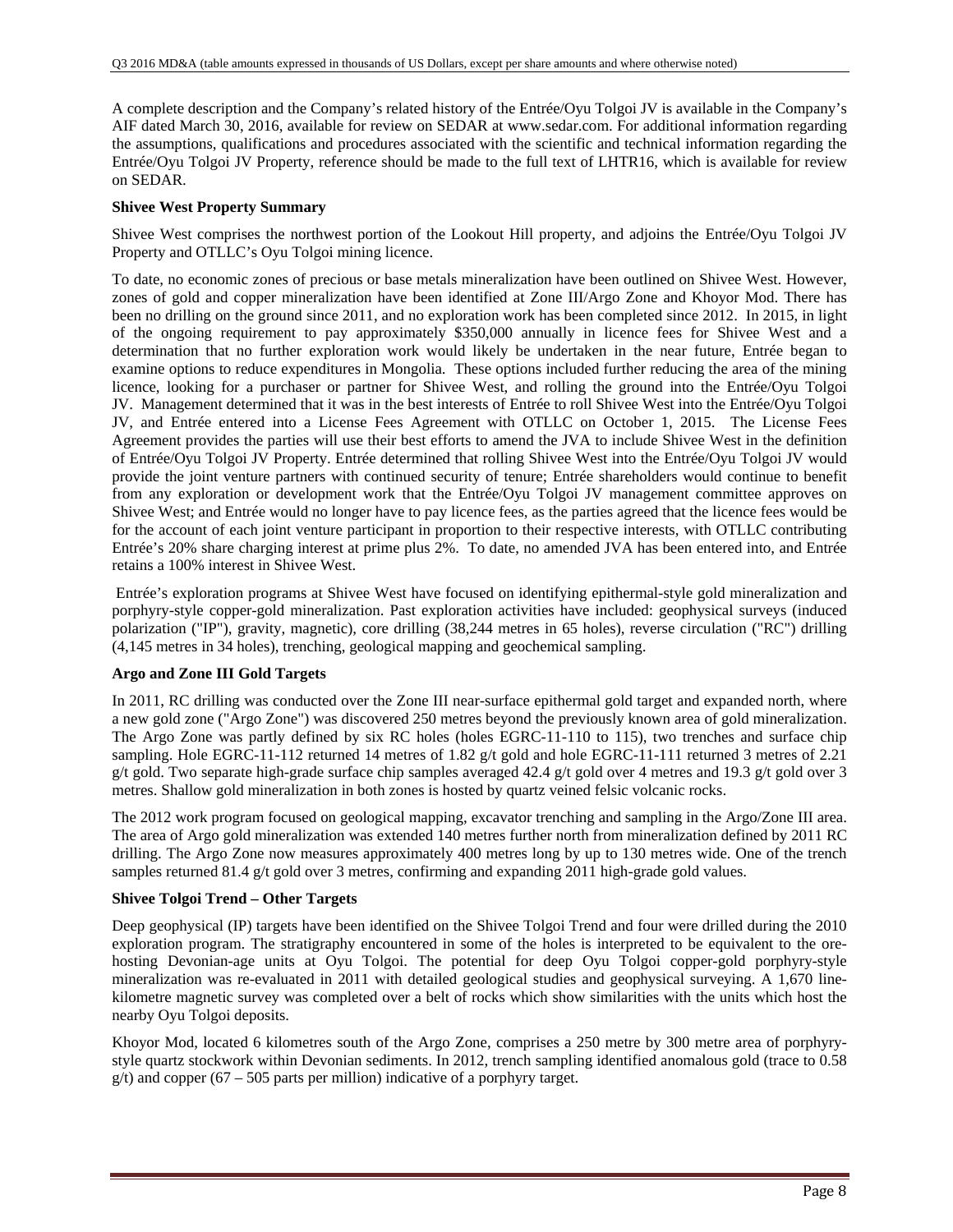## **Q3 2016 Update**

Exploration and development of the Entrée/Oyu Tolgoi JV Property is under the control of Rio Tinto on behalf of manager OTLLC.

During the first three quarters of 2016, OTLLC drew down approximately \$4.3 billion of the project finance facility that was signed in December 2015, with a total debt capacity of \$6 billion available if required.

Turquoise Hill has reported that contracts have been signed with a number of groups for EPCM and mining and support services for the underground development, which has now commenced. The project is expected to be delivered over a five to seven year period. Major contractor mobilization for the sinking for Shafts #2 and #5, underground development, critical construction works and maintenance are all progressing. A site infrastructure office has been established as well as project personnel being mobilized. During the third quarter of 2016, work began for Shaft 5 sinking and the convey-to-surface box cut excavation while construction of critical on-site facilities continued. At the end of the third quarter 2016, the underground workforce was approximately 1,600 people and is expected to reach 2,400 people by the end of 2016.

On October 21, 2016, Turquoise Hill filed an updated NI 43-101 technical report relating to the Oyu Tolgoi project, which includes the Entrée/Oyu Tolgoi JV Property. In addition to updating the Reserve Case on the open pit and Hugo North (including Hugo North Extension) Lift 1 block cave, the technical report includes PEAs of potential later phases of the Oyu Tolgoi deposits utilizing four Alternative Production Cases. Two of these deposits, Hugo North (including Hugo North Extension) Lift 2 and Heruga include Entrée/Oyu Tolgoi LLC joint venture resources. The Alternative Production Cases take advantage of productivity improvements in plant throughput that have begun to be recognized in the process plant and evaluate plant capacity expansions as high as 120 million tonnes per annum. Variations in operating and capital costs are also evaluated.

Under the terms of the Entrée/Oyu Tolgoi JV, Entrée elected to have OTLLC debt finance Entrée's share of costs on the Entrée/Oyu Tolgoi JV Property, with interest accruing at OTLLC's actual cost of capital or prime plus 2%, whichever is less, at the date of the advance. As at September 30, 2016, the total amount that OTLLC has contributed to costs on the Company's behalf, including interest, was \$7.0 million.

For the three months ended September 30, 2016, Entrée expenses related to Mongolian operations was \$57,742 compared to \$268,614 during the three months ended September 30, 2015. For the nine months ended September 30, 2016, expenses related to Mongolian operations was \$339,708 compared to \$1,074,397 during the nine months ended September 30, 2015. These costs represented consulting costs related to technical report preparation, support administration and camp closure costs. The lower expenses in 2016 compared to 2015 resulted from a reduction of personnel and overhead in Mongolia.

# **ANN MASON PROJECT – NEVADA, USA**

## **Summary**

The Ann Mason Project is an advanced copper-molybdenum project located in west-central Nevada approximately 75 kilometres southeast of Reno and 7 kilometres west of the town of Yerington. The project is easily accessible from Reno by highway and it is a 20 minute drive from Yerington. The nearest access to the rail network is located 17 kilometres north of Yerington.

The Ann Mason Project hosts two known mineral deposits: Ann Mason and Blue Hill. Both are copper-molybdenum porphyries although Blue Hill is predominantly an oxide copper deposit. Several other under-explored copper oxide and sulphide targets are located throughout the project area, including Blackjack IP, Blackjack Oxide, Roulette, Minnesota and Shamrock.

The project area is defined by the mineral rights to 1,658 unpatented lode claims on public land administered by the Bureau of Land Management, and title to 33 patented lode claims. The project covers approximately 12,735 hectares (31,468 acres). Entrée assembled this package of claims through a combination of staking and a series of transactions undertaken since July 2009. A portion of the unpatented claims peripheral to the Ann Mason and Blue Hill deposits are under: (1) a lease with option to purchase agreement (226 claims); and (2) an option agreement with Eurasian Minerals Inc. (216 claims; Entrée earning 80%). Seventeen of the patented lode claims peripheral to the Ann Mason and Blue Hill deposits are subject to a 2% NSR royalty granted to a third party. In addition, 235 of the unpatented lode claims, including the claims covering the Ann Mason and Blue Hill deposits, are subject to a 0.4% NSR royalty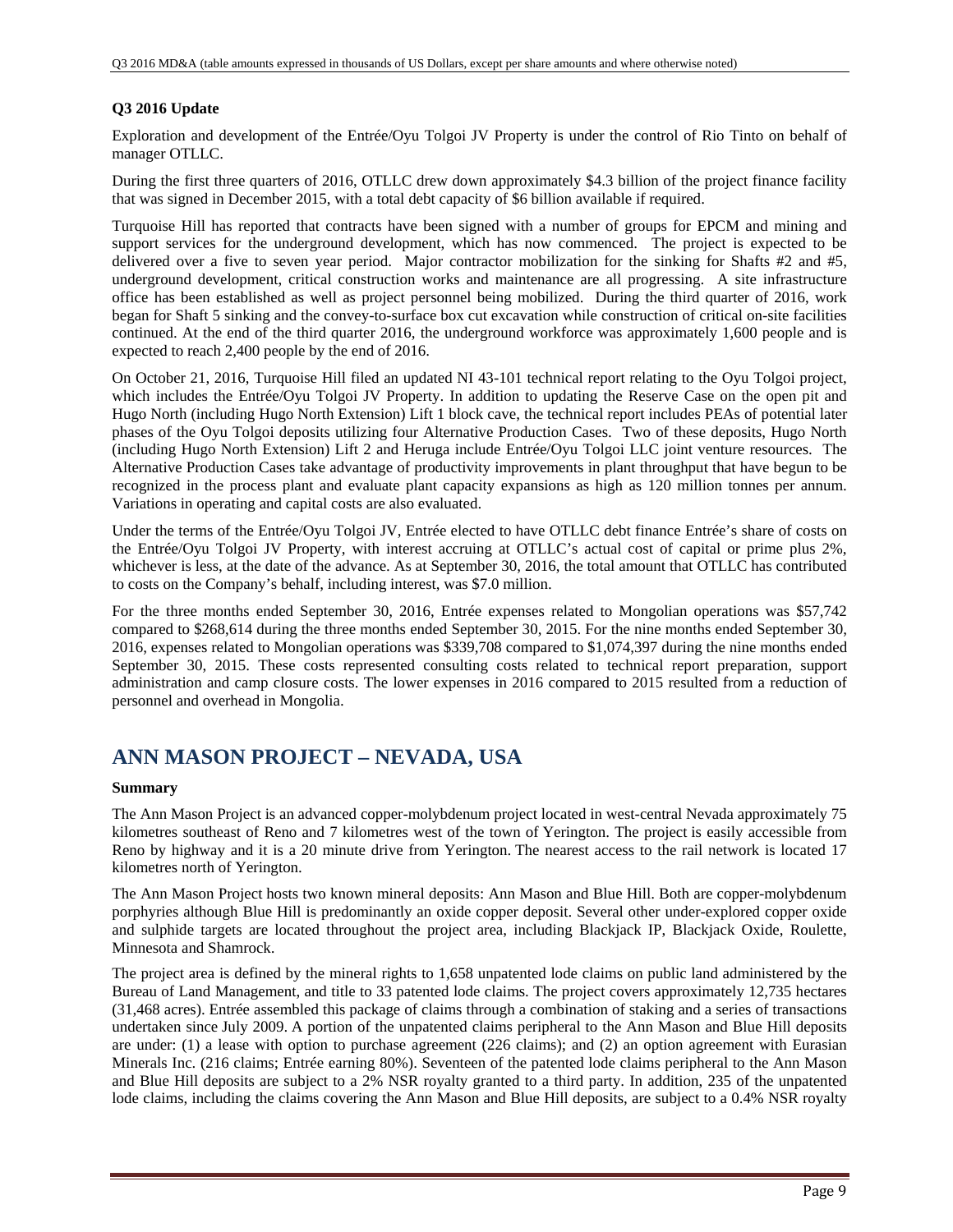

held by Sandstorm Gold Ltd. ("Sandstorm"). Entrée also has an option to purchase 21 unpatented placer claims within the project boundaries. The illustration below depicts the Ann Mason Project.

The results of the 2015 PEA on the Ann Mason deposit were released on September 9, 2015. Key results from the 2015 PEA can be summarized as follows:

- Base Case\* pre-tax net present value ("NPV") (7.5% discount rate) of \$1,158 million, internal rate of return ("IRR") of 15.8%.
- Base Case\* post-tax NPV (7.5% discount rate) of \$770 million, IRR of 13.7%.
- Development capital costs of approximately \$1.35 billion, including \$103 million contingency.
- Pre-production development of three years.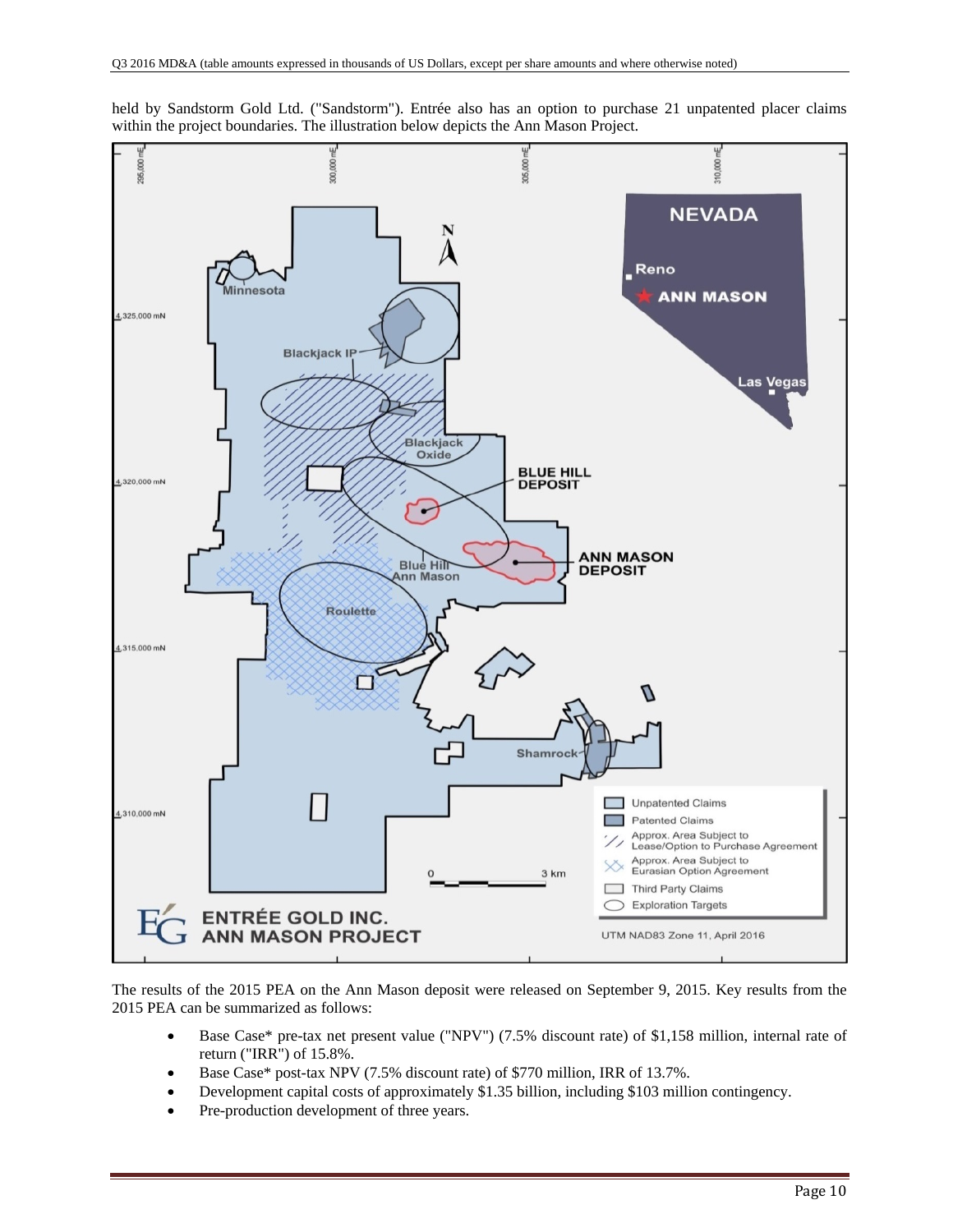- Mine production for 21 years, followed by four years of reclamation (Life of Mine or "LOM").
- Average LOM cash costs (net of by-product sales) pre-tax of \$1.49/lb copper (see Non-US GAAP Performance Measurement below).
- Average LOM all-in sustaining costs ("AISC") (net of by-product sales) pre-tax of \$1.57/lb copper (see Non-US GAAP Performance Measurement below).
- Net average pre-tax undiscounted cash flow over Years 1 to 21 of approximately \$298 million per year (and post-tax of \$238 million per year).
- LOM payable production of approximately:
	- o 5.1 billion pounds of copper,
	- o 46 million pounds of molybdenum,
	- o 0.4 million ounces of gold, and
	- o 8.8 million ounces of silver.
- Average annual payable production of approximately:
	- o 241 million pounds of copper,
	- o 2.2 million pounds of molybdenum,
	- o 20,000 ounces of gold, and
	- o 421,000 ounces of silver.
- Strip ratio of 2.01:1 waste to mineralized material (including pre-strip).
- LOM average copper recovery of 92%.
- Copper concentrate grading 30%.

\*Base Case uses \$3.00/lb copper, \$11/lb molybdenum, \$1,200/oz gold, \$20/oz silver.

The 2015 PEA is preliminary in nature and includes Inferred mineral resources that are considered too speculative geologically to have the economic considerations applied to them that would enable them to be categorized as mineral reserves, and there is no certainty that the 2015 PEA will be realized. Mineral resources that are not mineral reserves do not have demonstrated economic viability.

The mineral resource estimate for Ann Mason is provided in the Table below.

#### **Mineral Resource Statement for the Ann Mason Deposit based on a 0.20% Copper Cut-off**

|                        | <b>Tonnage</b> |           | Grade     |             |             | <b>Contained Metal</b> |             |                    |             |
|------------------------|----------------|-----------|-----------|-------------|-------------|------------------------|-------------|--------------------|-------------|
| Classification         | (Mt)           | Cu<br>(%) | Mo<br>(%) | Au<br>(g/t) | Ag<br>(g/t) | Cu<br>(MIb)            | Mo<br>(MIb) | <b>Au</b><br>(Moz) | Ag<br>(Moz) |
| Measured               | 412            | 0.33      | 0.006     | 0.03        | 0.64        | 3,037.6                | 58.1        | 0.37               | 8.46        |
| Indicated              | 988            | 0.31      | 0.006     | 0.03        | 0.66        | 6,853.3                | 128.5       | 0.97               | 21.00       |
| Measured and Indicated | 1,400          | 0.32      | 0.006     | 0.03        | 0.65        | 9,890.9                | 186.6       | 1.33               | 29.46       |
| Inferred               | 623            | 0.29      | 0.007     | 0.03        | 0.66        | 3,987.2                | 96.2        | 0.58               | 13.16       |

#### **Notes:**

- 1. Effective date September 9, 2015, Peter Oshust, P.Geo.<br>2. Mineral resources are reported within a constraining pit
- 2. Mineral resources are reported within a constraining pit shell developed using Whittle™ software. Assumptions include metal prices of \$3.74/lb for copper, \$13.23/lb for molybdenum, \$1,495/oz for gold, and \$23.58/oz for silver, process recoveries of 92% for copper, 50% for molybdenum, 50% for gold, and 55% for silver, mining cost of \$1.09/t + \$0.02/bench below 1605 metres, \$5.82/t for processing, and \$0.30/t for G&A. 3. Assumptions include 100% mining recovery.
- 4. An external dilution factor was not considered during this mineral resource estimation.
- 5. Internal dilution within a 20 metre x 20 metre x 15 metre selective mining unit ("SMU") was considered.
- 6. The 0.4% NSR royalty held by Sandstorm was not considered during the preparation of the constraining pit.
- 7. Mineral resources that are not mineral reserves do not have demonstrated economic viability.

A first mineral resource estimate for the Blue Hill deposit was completed in October 2012. The resource estimate was prepared as a first step in determining if Blue Hill could serve to generate early cash flow for the Ann Mason Project, should the Ann Mason deposit advance to production. The near surface oxide and mixed mineralization at Blue Hill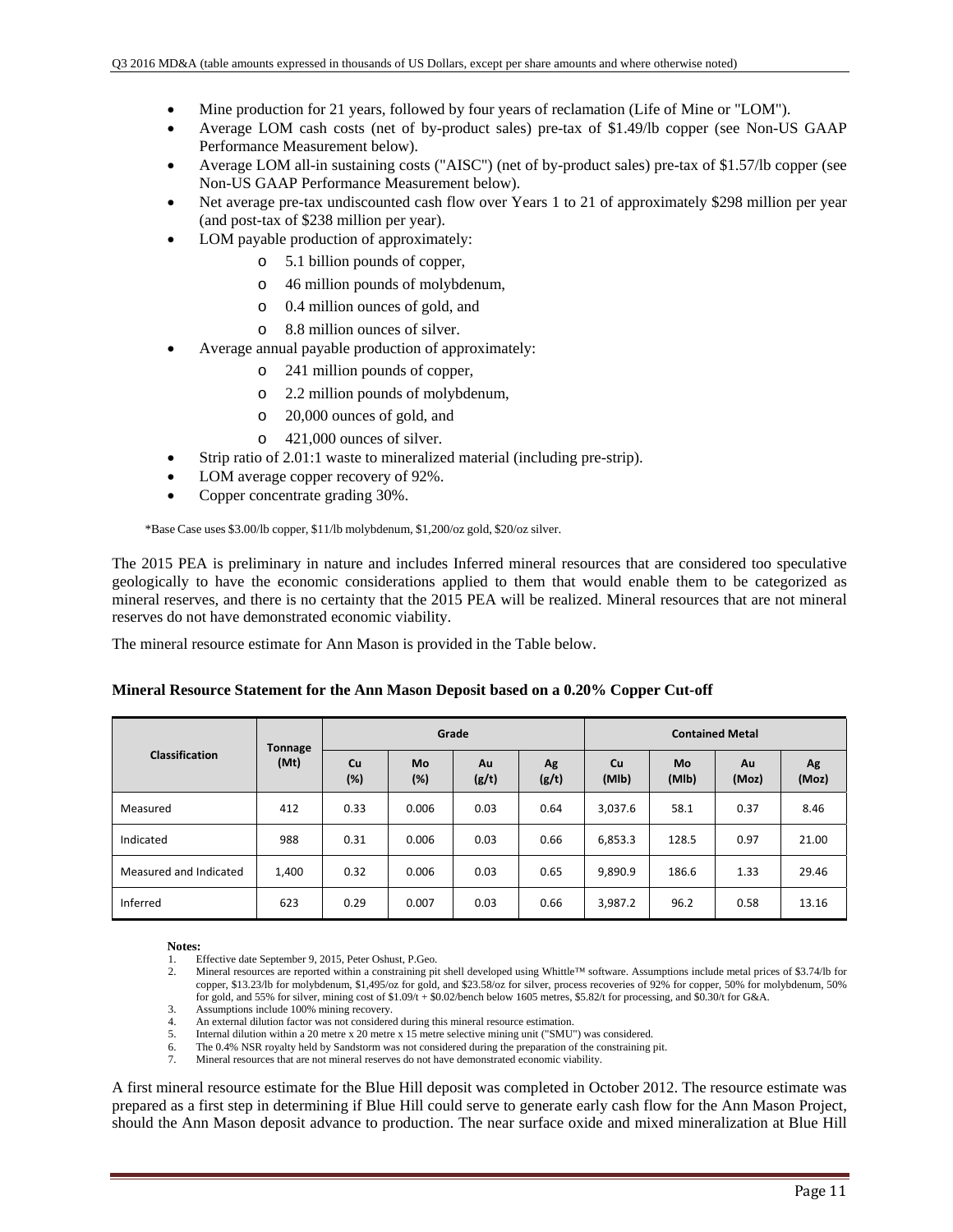is acid-soluble and amenable to low-cost heap leach and solvent extraction/electrowinning ("SX/EW") processing. Both deposits remain open in several directions. The following table summarizes the Blue Hill mineral resources.

| Zone                     | <b>Base Case</b><br>Cut-off<br>(Cu %) | <b>Tonnes</b><br>(Million) | <b>Cu</b><br>(%) | <b>Cu</b><br>(Million lb) | Mo<br>(%) | Au<br>(g/t)       | Ag<br>(g/t) |
|--------------------------|---------------------------------------|----------------------------|------------------|---------------------------|-----------|-------------------|-------------|
| Oxide                    | 0.10                                  | 47.44                      | 0.17             | 179.37                    | $---$     | $---$             | $---$       |
| Mixed                    | 0.10                                  | 24.69                      | 0.18             | 98.12                     | $---$     | $---$             | $---$       |
| Oxide/Mixed<br>Sub-total | 0.10                                  | 72.13                      | 0.17             | 277.49                    | $--$      | <b>STATISTICS</b> | $\sim$      |
| Sulphide                 | 0.15                                  | 49.86                      | 0.23             | 253.46                    | 0.005     | 0.01              | 0.3         |

**Summary of Blue Hill Pit-Constrained Inferred Mineral Resource (Effective July 31, 2012)** 

**Notes:** 

1. Mineral resources are classified in accordance with the 2014 CIM Definition Standards for Mineral Resources and Mineral Reserves.<br>2. Mineral resources do not include external dilution, nor was the tabulation of containe

2. Mineral resources do not include external dilution, nor was the tabulation of contained metal adjusted to reflect metallurgical recoveries.

3. Tonnages are rounded to the nearest 10,000 tonnes, and grades are rounded to two decimal places.

4. Rounding as required by reporting guidelines may result in apparent summation differences between tonnes, grade, and contained metal content. 4. Rounding as required by reporting guidelines may result in apparent summation differences between 5. Material quantities and grades are expressed in metric units, and contained metal in imperial units.

For additional information regarding the assumptions, qualifications and procedures associated with the scientific and technical information regarding the Ann Mason Project, reference should be made to the Company's technical report titled "Updated Preliminary Economic Assessment on the Ann Mason Project, Nevada, U.S.A." with an effective date of September 9, 2015, prepared by AGP Mining Consultants Inc. and Amec Foster Wheeler Americas Limited, a copy of which is available on SEDAR at www.sedar.com.

## **Q3 2016 Update**

A program of geological mapping and sampling has been on-going on the Ann Mason Project to identify potential new targets of near surface, oxide or sulphide copper mineralization west of the Ann Mason deposit and northwest of the Blue Hill deposit. Several zones of interest have been identified through detailed mapping and XRF analysis of copper mineralization. Work will continue into Q4 2016 to define targets which could be further evaluated by future drilling programs.

For the three months ended September 30, 2016, Ann Mason Project expenses were \$305,101 compared to \$733,156 during the comparative quarter of 2015. For the nine months ended September 30, 2016, Ann Mason Project expenses were \$782,470 compared to \$2,977,779 during the comparative period of 2015. Expenditures in 2016 included salaries, costs associated with a reduction of US staff, claim lease and option payments and general maintenance of the site. In addition, approximately \$85,000 of environmental rehabilitation costs were incurred on old drill sites and access roads in Q3. Claim lease and option payments of \$211,715 were paid during the nine months ended September 30, 2016. The comparative period of 2015 included drilling costs, technical studies and a larger team that were in the process of completing the 2015 PEA. These activities and expenditures ceased by the end of 2015 resulting in the lower comparative costs.

# **LORDSBURG PROPERTY – NEW MEXICO, USA**

## **Summary**

The Lordsburg property is located in southwest New Mexico approximately 370 kilometres southwest of Albuquerque. The Lordsburg claims cover 2,013 hectares (4,974 acres) adjacent to the historic Lordsburg coppergold-silver district. Entrée has a 100% interest in the property.

A zone of surface alteration and anomalous copper geochemistry exceeds 1.2 kilometres in length and 600 metres in width. Within this zone, drilling has confirmed sub-surface copper-gold mineralization over a 600 x 600 metre area. A near surface intersection in hole EG-L-09-012 returned 0.25% copper and 0.15 g/t gold over 94 metres with a CuEq grade of 0.35%, including 60 metres of 0.31% copper and 0.21 g/t gold, with a CuEq grade of 0.44%. CuEq has been calculated using assumed metal prices (\$1.35/pound for copper and \$650/ounce for gold) and 100% metallurgical recovery is assumed:  $\%$ CuEq =  $\%$ Cu+(g/t Au<sup>\*</sup>18.98)/29.76.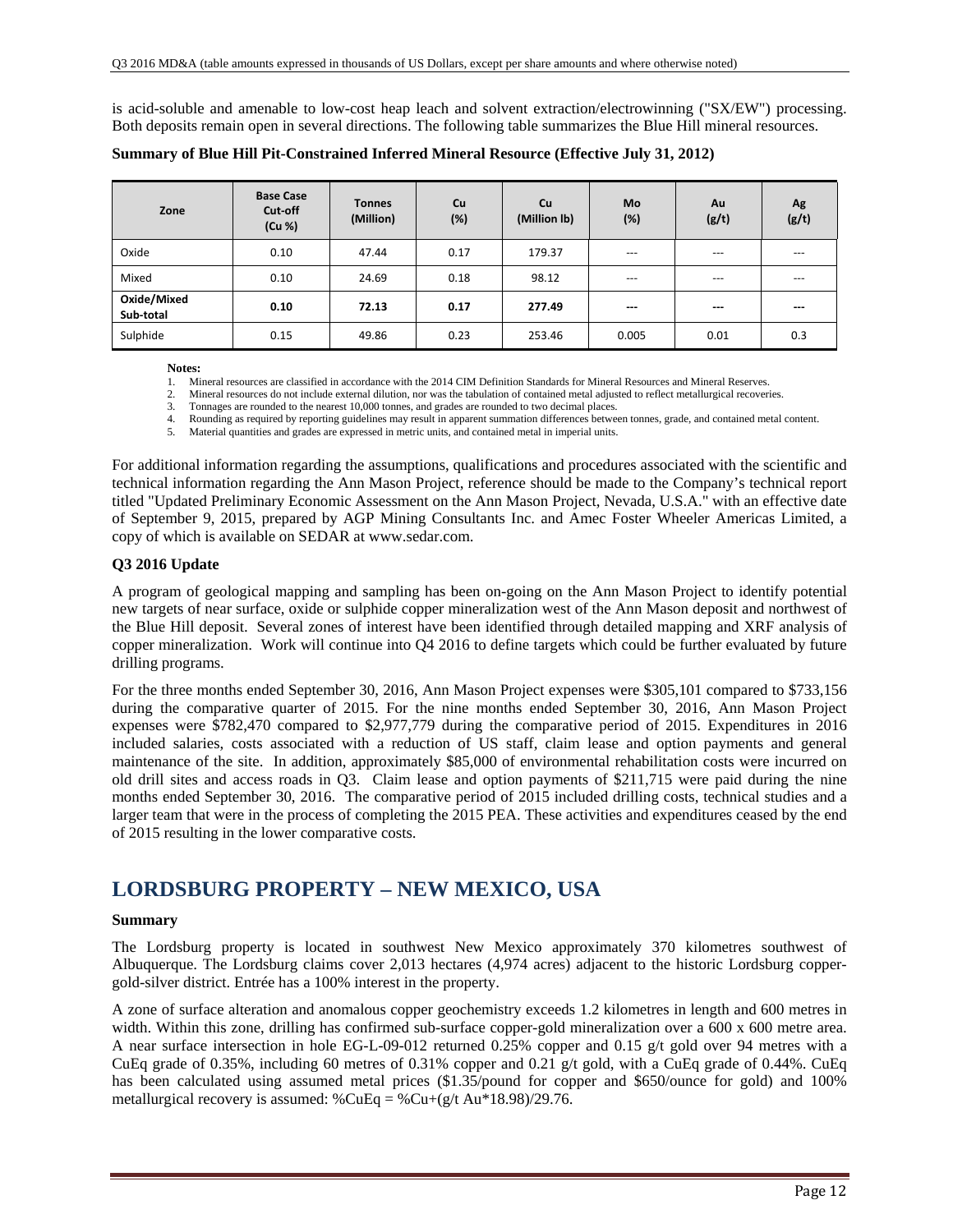Mineralization appears best developed in the contact areas between a feldspar porphyry stock and volcanic rocks. Potassic alteration and sulphide-quartz veining are associated with the strongest areas of mineralization.

Entrée completed 6,092 metres of drilling in 12 holes in 2008 and 2009 at Lordsburg. Future drilling will be directed towards expanding the existing drill-defined copper and gold zone. The proposed Plan of Operations for Lordsburg has been approved by the Bureau of Land Management and an Application to Conduct Mineral Exploration has been approved by the New Mexico Division of Mining and Minerals.

The Lordsburg property is subject to a 2% NSR royalty, which may be bought down to 1% at any time up to and including January 1, 2017 for \$2.4 million. The buydown price is payable in cash or a combination of cash and common shares at Entrée's election.

## **Q3 2016 Update**

The Company has placed all exploration activities at Lordsburg on hold for 2016 while management evaluates future plans for this property, which may include the introduction of an exploration partner. Expenditures related to this property have been minimal in Q3 2016.

# **LUKKACHA PROPERTY – PERU**

### **Summary**

The Lukkacha property is located in the Tacna Province of southern Peru approximately 1,000 kilometres southeast of Lima, 130 kilometres east of the port city of Ilo, and 50 kilometres southeast from the giant Toquepala copper mine of Grupo Mexico. The property consists of seven concessions totalling 4,400 hectares, and is subject to a conditional agreement, pursuant to which Entrée may acquire up to a 100% interest in the claims.

Situated within 50 kilometres of the international border with Chile, initiation of work is subject to Entrée obtaining a Supreme Decree allowing it to work on the property. As a first step in obtaining the Supreme Decree, a joint military inspection of the property took place on September 12, 2013. The military submitted a favourable written opinion to the General Secretary of the Ministry of Defense on September 15, 2013. During 2014, Entrée held several meetings with the local village to discuss completion of a community economic and land use agreement. The agreement was completed and registered in March 2015.

The claims cover two large copper anomalies associated with possible porphyry-style alteration, iron oxides and quartz veining. The property has never been drilled and represents a unique opportunity for grass roots exploration within a major copper district.

Under the agreement between Entrée and a private Peruvian company, Entrée may earn an initial 70% interest in the property, subject to obtaining a Supreme Decree, by making cash payments totaling \$215,000 and expending a minimum of \$1.5 million on exploration. Once Entrée has earned a 70% interest, it may acquire a further 30% interest by paying the vendor \$2 million. The vendor would retain a 2% NSR royalty, half of which may be purchased at any time.

## **Q3 2016 Update**

The Company has placed all exploration activities at the Lukkacha property on hold for 2016 pending the issue of a Supreme Decree. License fees of \$30,600 were paid during the second quarter of 2016. Expenditures in Q3 2016 were otherwise minimal and related to administrative costs in Peru.

# **BLUE ROSE PROPERTY – AUSTRALIA**

## **Summary**

The Blue Rose copper-iron-gold-molybdenum property is located in the Olary Region of South Australia, 300 kilometres northeast of Adelaide and 130 kilometres west-southwest of Broken Hill. Entrée (operator) has a 55.79% interest in the property, with Giralia Resources Pty Ltd., now a subsidiary of Atlas Iron Limited, retaining a 44.21% interest. The property consists of one exploration licence, EL5129, totalling 716 square kilometres. An application to renew the licence for an additional 2-year term was filed on June 11, 2015 and was approved effective August 4, 2015.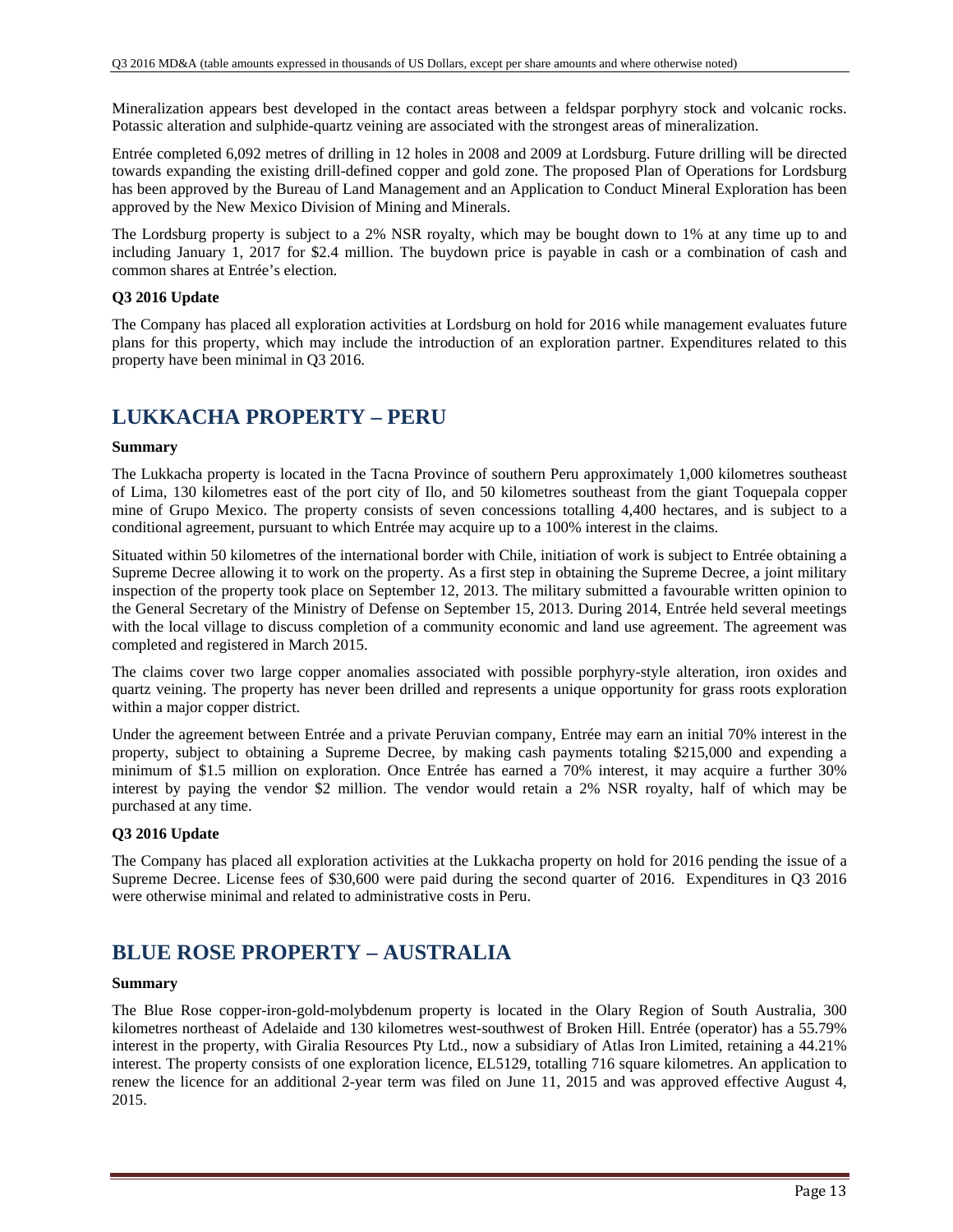Magnetite iron formations and a molybdenum copper target (Netley Hill) occur in the southern portion of the tenement while copper oxide mineralization (Blue Rose) and a gold target (Golden Sophia) are located in the northcentral area of the tenement.

The Blue Rose property is underlain by the late Precambrian metasedimentary rocks of the Adelaide Geosyncline, which include siltstone, quartzite, limestone and iron formation of the Burra, Umberatana and Wilpena Groups. To the southeast of the property, these rocks have been intruded by the early Ordovician Anabama Granite (Netley Hill molybdenum-copper target).

In October 2013, the Blue Rose joint venture filed a Part 9B native title application under the South Australia Mining Act and the Wilyakali and Ngadjuri groups registered as native title claimants. A native title agreement was signed with the Wilyakali group in December 2013 and an agreement with the Ngadjuri group was signed in March 2014.

## **Q3 2016 Update**

The Company has placed all exploration activities at Blue Rose on hold for 2016 while management evaluates future plans for this property. Expenditures in Q3 2016 were minimal and related to administrative costs in Australia.

# **CAÑARIACO PROJECT ROYALTY – PERU**

### **Summary**

In July 2015, the Company entered into an agreement with Candente Copper Corp. (TSX:DNT) ("Candente") to acquire a 0.5% NSR royalty on Candente's 100% owned Cañariaco project in Peru for a purchase price of \$500,000.

The Cañariaco project includes the Cañariaco Norte copper±gold-silver deposit, as well as the adjacent Cañariaco Sur and Quebrada Verde copper prospects, located within the western Cordillera of the Peruvian Andes in the Department of Lambayeque, Northern Peru.

There was no activity or expenditures related to this royalty in Q3 2016.

# **SUMMARY OF CONSOLIDATED FINANCIAL OPERATING RESULTS**

|                                         |                         | Three months ended September 30 | Nine months ended September 30 |               |  |  |
|-----------------------------------------|-------------------------|---------------------------------|--------------------------------|---------------|--|--|
|                                         | 2016                    | 2015                            | 2016                           | 2015          |  |  |
| Exploration                             | $\mathcal{S}$<br>(397)  | $\mathbb{S}$<br>(1,066)         | $\mathcal{S}$<br>(1, 342)      | \$<br>(4,293) |  |  |
| General and administration              | (540)                   | (778)                           | (1,598)                        | (2,541)       |  |  |
| Consultancy and advisory                |                         |                                 |                                | (125)         |  |  |
| Stock-based compensation                | (4)                     | (9)                             | (60)                           | (9)           |  |  |
| Foreign exchange gain (loss)            | 41                      | 1,135                           | (397)                          | 2,515         |  |  |
| Loss from operations                    | (900)                   | (718)                           | (3, 397)                       | (4, 453)      |  |  |
| Interest expense                        | (46)                    | (66)                            | (129)                          | (124)         |  |  |
| Loss from equity investee               | (63)                    | (24)                            | (169)                          | (78)          |  |  |
| Income tax recovery                     |                         | 662                             |                                | 897           |  |  |
| Net loss                                | (1,009)                 | (146)                           | (3,695)                        | (3,758)       |  |  |
| Foreign currency translation adjustment | (172)                   | (1,889)                         | 1,176                          | (4,171)       |  |  |
| Comprehensive loss                      | $\mathbb{S}$<br>(1,181) | $\mathbb{S}$<br>(2,035)         | $\mathcal{S}$<br>(2,519)       | \$<br>(7,929) |  |  |
|                                         |                         |                                 |                                |               |  |  |
| Basic/diluted loss per share            | $\mathbb{S}$<br>(0.01)  | \$<br>(0.00)                    | $\mathcal{S}$<br>(0.02)        | \$<br>(0.03)  |  |  |
| <b>Total</b> assets                     | \$<br>54,515            | $\mathbb{S}$<br>65,733          | $\mathcal{S}$<br>54,515        | \$<br>65,733  |  |  |
| Total non-current liabilities           | \$<br>34,339            | \$<br>39,084                    | \$<br>34,339                   | \$<br>39,084  |  |  |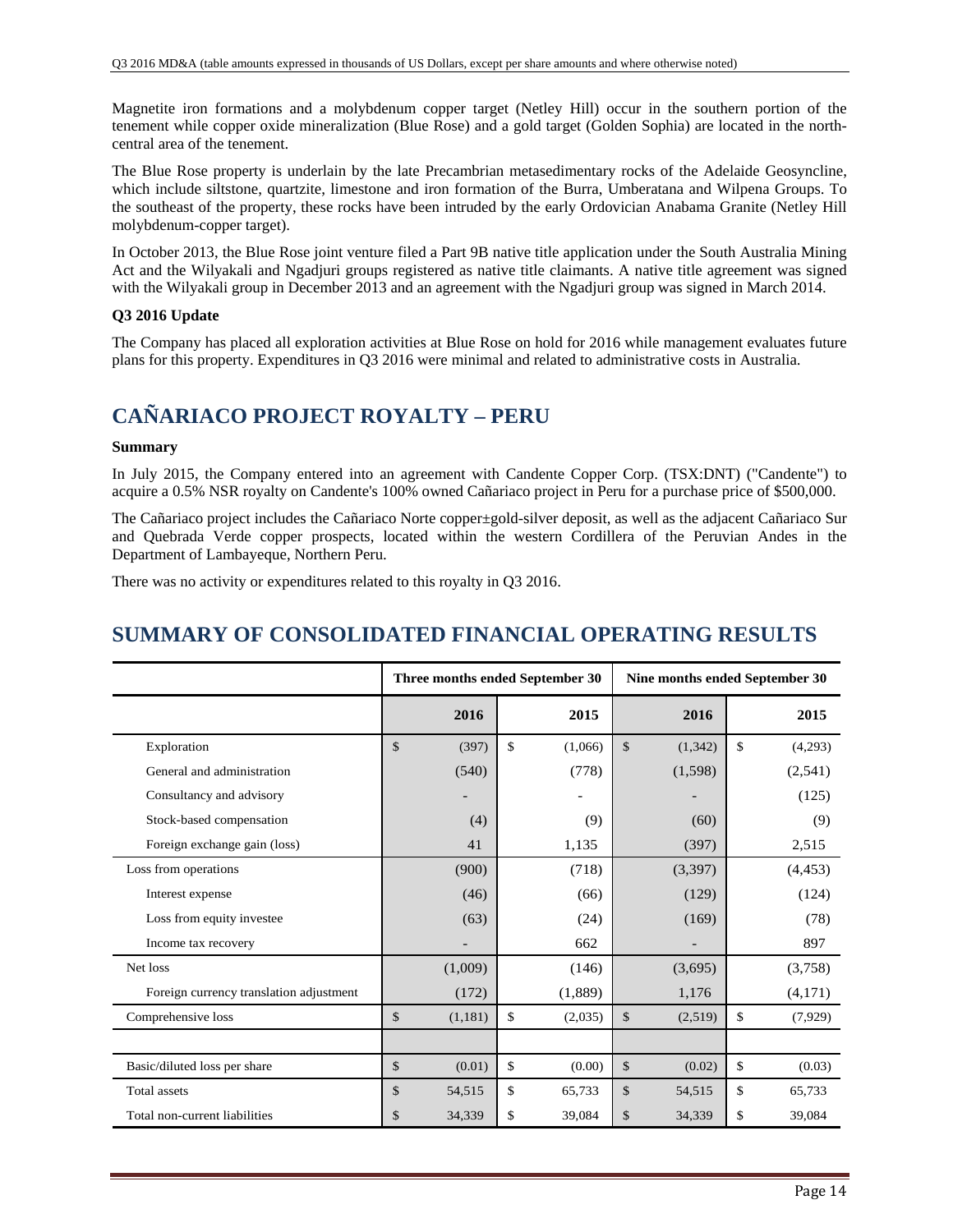During the nine month period ended September 30, 2016, the Company continued to focus on reducing non value adding expenditures. As a result, exploration costs and general and administrative costs were 69% and 35% lower, respectively, than the comparative period of 2015.

Exploration costs in 2016 included expenditures of approximately \$782,000 primarily related to the Ann Mason Project, approximately \$340,000 related to the Mongolian assets and approximately \$220,000 in holding costs on all the other properties. In the comparative 2015 period, the Company incurred expenditures related to the 2015 PEA and exploration programs at Ann Mason. These programs ceased in the second half of 2015 and as a result, the 2016 costs were lower than this comparative period in 2015. In addition, reductions in exploration personnel and overhead costs were implemented at both Ann Mason and Mongolia in the second half of 2015.

Overall, general and administrative costs were lower than the comparative nine month period of 2015 due to the reduction in corporate personnel and overhead costs that commenced during the second half of 2015.

Foreign exchange (loss) gain is primarily the result of movements between the C\$ and US\$ as the Company holds its cash in both currencies.

Interest expense was primarily related to the loan payable to OTLLC pursuant to the Entrée/Oyu Tolgoi JV and is subject to a variable interest rate.

The loss from equity investee was related to the Entrée/Oyu Tolgoi JV Property.

There was no income tax recovery recognized during the quarter as management does not deem any income taxes recoverable in the foreseeable future.

|                               | Q3 16                 | Q <sub>2</sub> 16        | Q1 16                  | Q4 15             | Q3 15       | Q <sub>2</sub> 15 | Q1 15                  | Q4 14       |
|-------------------------------|-----------------------|--------------------------|------------------------|-------------------|-------------|-------------------|------------------------|-------------|
| Exploration                   | $\mathcal{S}$<br>397  | $\mathbf{s}$<br>447      | \$<br>498              | 868<br>\$         | \$<br>1,066 | 1,329<br>\$       | $\mathcal{S}$<br>1,898 | \$<br>4,465 |
| General and administrative    | 537                   | 492                      | 605                    | 2,213             | 777         | 802               | 939                    | 1,183       |
| Consultancy and advisory fees |                       | ۰.                       |                        | ۰                 |             | ۰                 | 125                    | 134         |
| Depreciation                  | $\overline{7}$        | 8                        | 9                      | 10                | 10          | 11                | 12                     | 14          |
| Foreign exchange (gain) loss  | (41)                  | 3                        | 434                    | (406)             | (1, 136)    | 368               | (1,749)                | (663)       |
| Loss from operations          | 900                   | 950                      | 1,546                  | 2,685             | 717         | 2,510             | 1,225                  | 5,133       |
| Interest expense              | 46                    | 44                       | 39                     | 289               | 66          | 40                | 17                     | 32          |
| Loss from equity investee     | 63                    | 60                       | 46                     | 40                | 25          | 27                | 26                     | 29          |
| Income tax expense (recovery) |                       | $\overline{\phantom{a}}$ | $\overline{a}$         | 1,057             | (662)       | 472               | (707)                  | (2,131)     |
| Net loss                      | $\mathbb{S}$<br>1,009 | $\mathbf{s}$<br>1,054    | $\mathcal{S}$<br>1,631 | \$<br>4,071       | \$<br>146   | \$<br>3,049       | $\mathsf{\$}$<br>561   | \$<br>3,063 |
| Basic/diluted loss per share  | \$<br>$(0.01)$ \$     | $(0.01)$ \$              | (0.01)                 | $(0.03)$ \$<br>\$ | (0.00)      | $(0.02)$ \$<br>\$ | $(0.00)$ \$            | (0.02)      |

## *Quarterly Financial Data – 2 year historic trend*

Exploration costs trended lower since the peak in Q4 2014 as the Company completed its exploration and 2015 PEA programs at Ann Mason, reduced its technical review work related to the Entrée/Oyu Tolgoi JV Property and placed all non-material properties on care and maintenance through 2015.

General and administrative costs have trended lower since Q4 2014 in line with the reduction in exploration activities with the exception of Q4 2015, which included termination and shutdown costs primarily attributable to a reduction of staff levels in Canada and the United States as well as a reduction in certain other overhead expenditures.

Interest expense is primarily due to accrued interest on the OTLLC loan payable, partially offset by interest income earned on invested cash. Interest expense remains consistent quarter on quarter, with the exception of Q4 2015, which included an adjustment to accrued interest income from prior periods. Interest income continues to decrease every quarter due to lower principal amounts invested as a result of cash expenditures on operations throughout the year.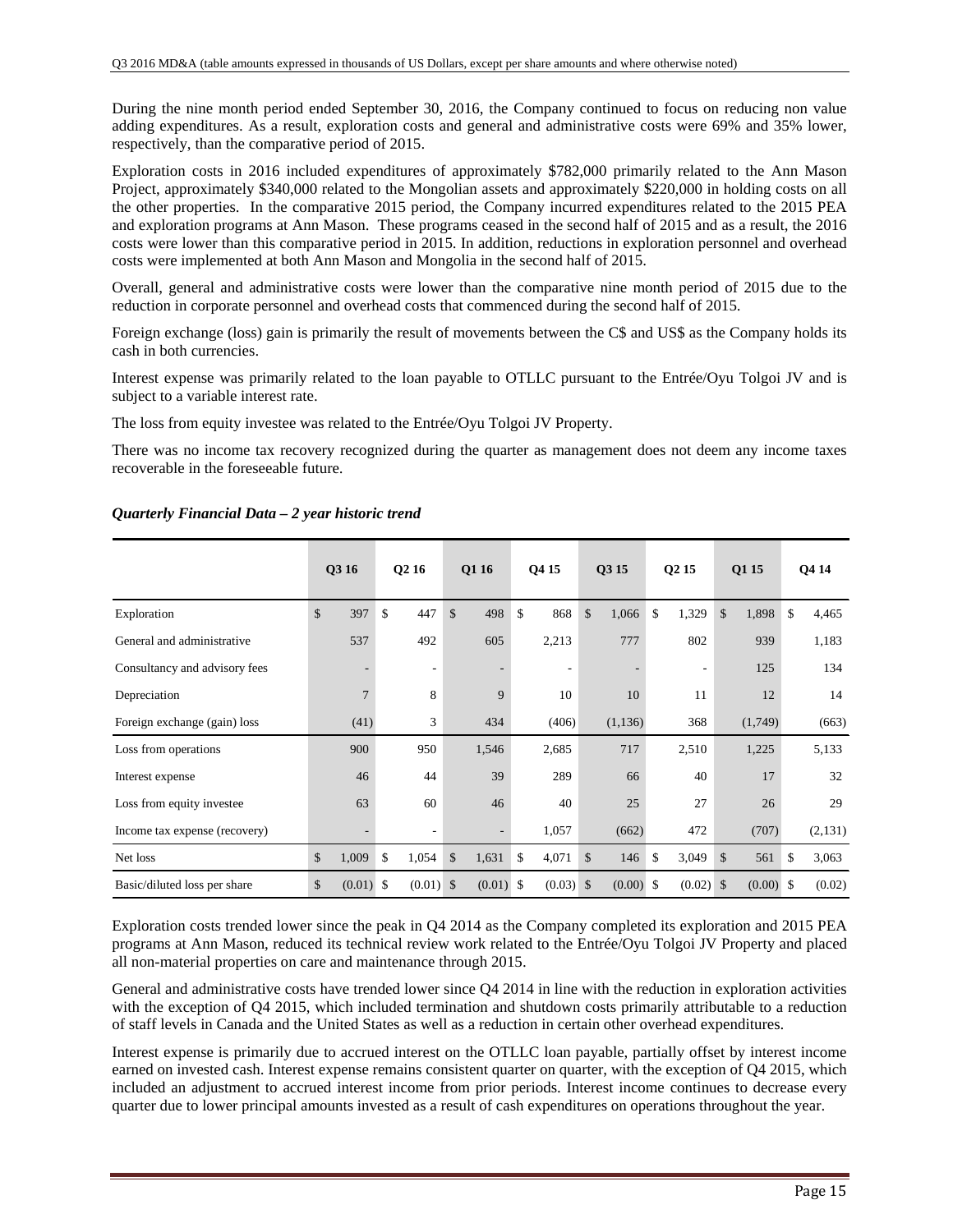The loss from equity investee remains consistent quarter on quarter.

The Company did not recognize income tax recovery in Q3 2016 as management does not deem any income taxes recoverable in the foreseeable future.

# **LIQUIDITY AND CAPITAL RESOURCES**

|                                                   | Third Quarter Ended - September 30, |         |    |         |  |
|---------------------------------------------------|-------------------------------------|---------|----|---------|--|
|                                                   |                                     | 2016    |    | 2015    |  |
| Cash flows used in operating activities           |                                     |         |    |         |  |
| Before changes in non-cash working capital items  | \$                                  | (2,879) | \$ | (6,901) |  |
| After changes in non-cash working capital items   |                                     | (9,460) |    | (7,187) |  |
| Cash flows from financing activities              |                                     | 53      |    | 7       |  |
| Cash flows from (used in) investing activities    |                                     | 34      |    | (515)   |  |
| Net cash flows                                    |                                     | (9,373) |    | (7,695) |  |
| Effect of exchange rate changes on cash           |                                     | 187     |    | (337)   |  |
| Cash balance                                      | \$                                  | 13,600  | \$ | 25,485  |  |
| Cash flows used in operating activities per share |                                     |         |    |         |  |
| Before changes in non-cash working capital items  | \$                                  | (0.02)  | \$ | (0.05)  |  |
| After changes in non-cash working capital items   | \$                                  | (0.06)  | \$ | (0.05)  |  |

Cash expenditures before changes in non-cash working capital items was 58% lower than the comparative nine month period of 2015 due to the reduction in exploration and general and administrative expenditures.

Cash expenditures after working capital items in 2016 included the \$5.5 million cash refund to Sandstorm (see "Amended Sandstorm Agreement" below) and approximately \$1.2 million to reduce the accounts payable balance. This was the primary reason for the increase in cash outflow compared to the same period in 2015.

Cash flows from (used in) financing and investing activities was minimal in both comparative quarters.

The Company is an exploration stage company and has not generated positive cash flow from its operations. As a result, the Company has been dependent on equity and production-based financings for additional funding. Working capital on hand at September 30, 2016 was approximately \$13.7 million with a cash balance of approximately \$13.6 million. Management believes it has adequate financial resources to satisfy its obligations over the next 12 month period and does not anticipate the need for additional funding during this time.

## **Loans Payable to Oyu Tolgoi LLC**

Under the terms of the Entrée/Oyu Tolgoi JV, OTLLC will contribute funds to approved joint venture programs and budgets on the Company's behalf. Interest on each loan advance shall accrue at an annual rate equal to OTLLC's actual cost of capital or the prime rate of the Royal Bank of Canada, plus two percent (2%) per annum, whichever is less, as at the date of the advance. The loans will be repayable by the Company monthly from ninety percent (90%) of the Company's share of available cash flow from the Entrée/Oyu Tolgoi JV. In the absence of available cash flow, the loans will not be repayable. The loans are not expected to be repaid within one year.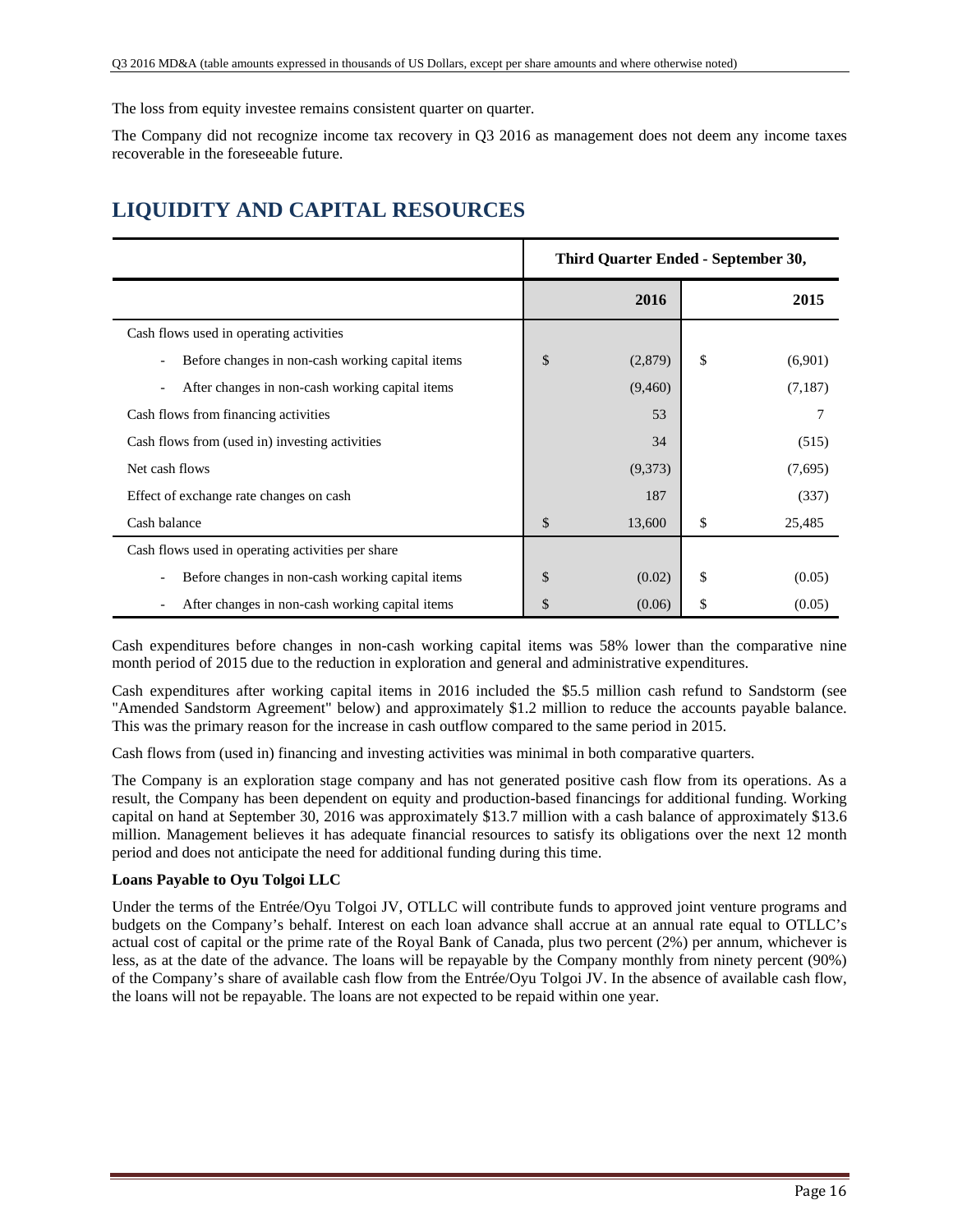## **Contractual Obligations**

As at September 30, 2016, the Company had the following contractual obligations outstanding:

|                                             |        | <b>Total</b> |   | Less than 1 year | $1 - 2$ years | <b>Thereafter</b> |
|---------------------------------------------|--------|--------------|---|------------------|---------------|-------------------|
| Accounts payable and<br>accrued liabilities | Φ<br>Φ | 248          | D | 248              | \$            |                   |
| Lease commitments                           | Φ      | 146          | Ф | 47               | 99            |                   |

# **AMENDED SANDSTORM AGREEMENT**

On February 14, 2013, the Company entered into an Equity Participation and Funding Agreement with Sandstorm (the "2013 Agreement"). Pursuant to the 2013 Agreement, Sandstorm provided an upfront refundable deposit (the "Deposit") of \$40 million to the Company. The Company will use future payments that it receives from its mineral property interests to purchase and deliver metal credits to Sandstorm, in amounts that are indexed to the Company's share of gold, silver and copper production from the currently defined Entrée/Oyu Tolgoi JV Property. Upon the delivery of metal credits, Sandstorm will also make the cash payment outlined below. In addition, the 2013 Agreement provided for a partial refund of the Deposit and a pro rata reduction in the number of metal credits deliverable to Sandstorm in the event of a partial expropriation of Entrée's economic interest, contractually or otherwise, in the Entrée/Oyu Tolgoi JV Property.

On February 23, 2016, the Company and Sandstorm entered into an Agreement to Amend the 2013 Agreement, whereby the Company refunded 17% of the Deposit (\$6.8 million) (the "Refund") in cash and shares thereby reducing the Deposit to \$33.2 million for a 17% reduction in the metal credits that the Company is required to deliver to Sandstorm. At closing on March 1, 2016, the parties entered into an Amended and Restated Equity Participation and Funding Agreement (the "Amended Sandstorm Agreement"). Under the terms of the Amended Sandstorm Agreement, the Company will purchase and deliver gold, silver and copper credits equivalent to:

- 28.1% of Entrée's share of gold and silver, and 2.1% of Entrée's share of copper, produced from the Shivee Tolgoi mining licence (excluding Shivee West); and
- 21.3% of Entrée's share of gold and silver, and 2.1% of Entrée's share of copper, produced from the Javhlant mining licence.

Upon the delivery of metal credits, Sandstorm will make a cash payment to the Company equal to the lesser of the prevailing market price and \$220 per ounce of gold, \$5 per ounce of silver and \$0.50 per pound of copper (subject to inflation adjustments). After approximately 8.6 million ounces of gold, 40.3 million ounces of silver and 9.1 billion pounds of copper have been produced from the entire Entrée/Oyu Tolgoi JV Property (as currently defined) the cash payment will be increased to the lesser of the prevailing market price and \$500 per ounce of gold, \$10 per ounce of silver and \$1.10 per pound of copper (subject to inflation adjustments). To the extent that the prevailing market price is greater than the amount of the cash payment, the difference between the two will be credited against the Deposit (the net amount of the Deposit being the "Unearned Balance").

This arrangement does not require the delivery of actual metal, and the Company may use revenue from any of its assets to purchase the requisite amount of metal credits.

Under the Amended Sandstorm Agreement, Sandstorm has a right of first refusal, subject to certain exceptions, on future production-based funding agreements. The Amended Sandstorm Agreement also contains other customary terms and conditions, including representations, warranties, covenants and events of default. The initial term of the Amended Sandstorm Agreement is 50 years, subject to successive 10-year extensions at the discretion of Sandstorm.

In addition, the Amended Sandstorm Agreement provides that the Company will not be required to make any further refund of the Deposit if Entrée's economic interest is reduced by up to and including 17%. If there is a reduction of greater than 17% up to and including 34%, the Amended Sandstorm Agreement provides the Company with the ability to refund a corresponding portion of the Deposit in cash or common shares of the Company or any combination of the two at the Company's election, in which case there would be a further corresponding reduction in deliverable metal credits. If the Company elects to refund Sandstorm with common shares of the Company, the value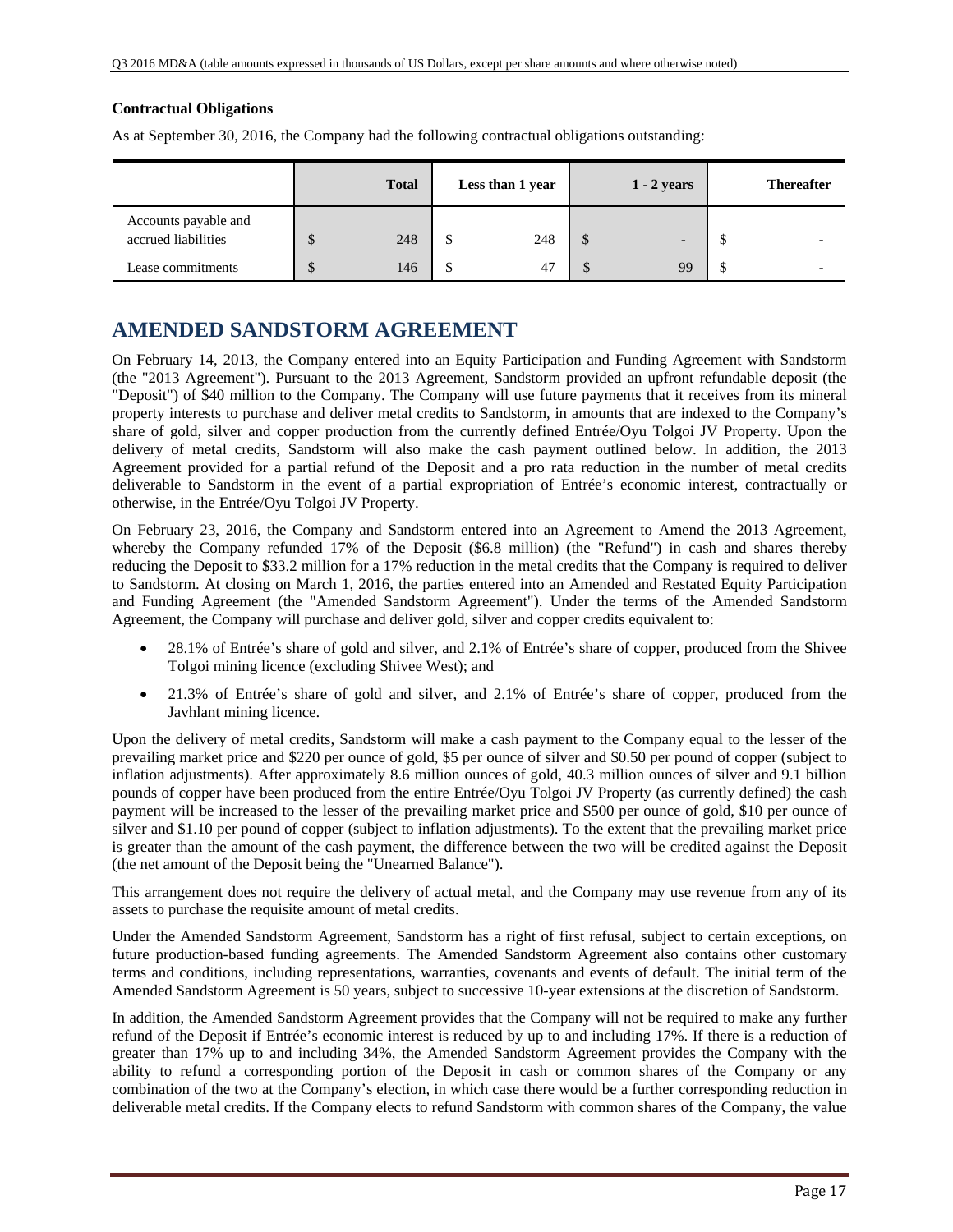of each common share shall be equal to the volume weighted average price ("VWAP") for the five (5) trading days immediately preceding the 90<sup>th</sup> day after the reduction in Entrée's economic interest. In no case will Sandstorm become a "control person" under the Amended Sandstorm Agreement. In the event an issuance of shares would cause Sandstorm to become a "control person", the maximum number of shares will be issued, and with respect to the value of the remaining shares, 50% will not be refunded (and there will not be a corresponding reduction in deliverable metal credits) and the remaining 50% will be refunded by the issuance of shares in tranches over time, such that the number of shares that Sandstorm holds does not reach or exceed 20%. All shares will be priced in the context of the market at the time they are issued.

In the event of a full expropriation, the remainder of the Unearned Balance after the foregoing refunds must be returned in cash.

The Amended Sandstorm Agreement does not impact Sandstorm's requirement to vote its shares as Entrée's Board of Directors specifies with respect to any potential acquisition of the Company, provided the potential acquirer agrees to execute and deliver to Sandstorm a deed of adherence to the Amended Sandstorm Agreement.

For accounting purposes, the Deposit is accounted for as deferred revenue on the balance sheet and the original Deposit was recorded at the historical amount of C\$40,032,000. As a result of the Amended Sandstorm Agreement, the deferred revenue amount was adjusted to reflect the \$6.8 million Refund which was recorded at the foreign exchange amount at the date of the Refund resulting in a net balance of C\$30,865,190. This amount is subject to foreign currency fluctuations upon conversion to US dollars at each reporting period.

The \$6.8 million Deposit refund was paid with \$5.5 million in cash and the issuance of \$1.3 million of common shares of the Company. On March 1, 2016, the Company issued 5,128,604 common shares to Sandstorm at a price of C\$0.3496 per common share pursuant to the Agreement to Amend. The price was calculated using the VWAP of Entrée's shares on the Toronto Stock Exchange for the 15 trading days preceding February 23, 2016, the effective date of the Agreement to Amend. As at September 30, 2016, Sandstorm owns 22,985,746 common shares, or 15.02% of the outstanding shares of the Company.

# **SHAREHOLDERS' EQUITY**

During the quarter ended September 30, 2016, the Company issued 585,887 common shares for cash proceeds of \$53,434 on the exercise of stock options. The fair value recorded when the options were granted of \$58,136 has been transferred from additional paid-in capital to common stock on the exercise of the options.

On March 1, 2016, the Company issued 5,128,604 common shares to Sandstorm at a price of C\$0.3496 per common share pursuant to the Agreement to Amend.

The Company's authorized share capital consists of unlimited common shares without par value. At September 30, 2016 and November 2, 2016, the Company had 153,045,408 shares issued and outstanding.

| Number of shares (000's) | Vested $(000's)$ | Price per share CAD | <b>Expiry Date</b>    |
|--------------------------|------------------|---------------------|-----------------------|
| 48                       | 48               | $0.56 - 1.25$       | Dec 2016              |
| 3,215                    | 3,215            | $0.21 - 1.25$       | $Jan - Sep$ 2017      |
| 3,530                    | 3,530            | $0.30 - 0.56$       | $Mar - Dec 2018$      |
| 2,745                    | 2,745            | $0.21 - 0.38$       | Dec $2019 - Dec 2020$ |
| 100                      | 50               | 0.39                | Mar 2021              |
| 9,638                    | 9,588            |                     |                       |

The following is a summary of stock options outstanding as at the date of this report:

# **OTHER DISCLOSURES**

## *Off-Balance Sheet Arrangements*

Entrée has no off-balance sheet arrangements except for the contractual obligation noted above.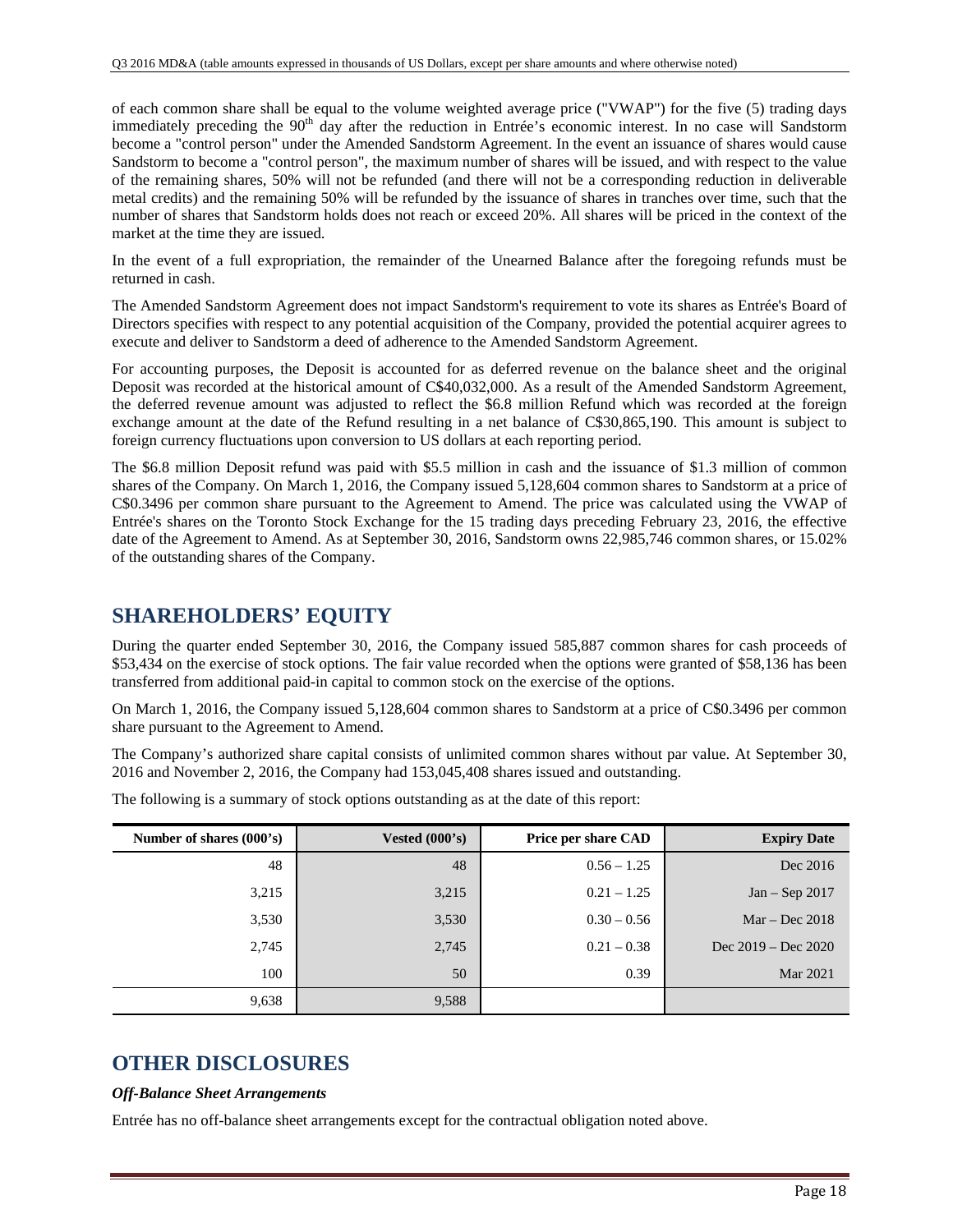## *Financial Instruments*

The following table provides the fair value of each classification of financial instrument:

|                                          | <b>September 30, 2016</b> |        | December 31, 2015 |        |
|------------------------------------------|---------------------------|--------|-------------------|--------|
| <b>Financial assets</b>                  |                           |        |                   |        |
| Cash and cash equivalents                | \$                        | 13,600 | \$                | 22,786 |
| Receivables                              |                           | 29     |                   | 98     |
| Deposits                                 |                           | 14     |                   | 17     |
| <b>Total financial assets</b>            | \$                        | 13,643 | \$                | 22,901 |
| <b>Financial liabilities</b>             |                           |        |                   |        |
| Accounts payable and accrued liabilities | \$                        | 248    | \$                | 1,350  |
| Loans payable                            |                           | 7,241  |                   | 6,824  |
| <b>Total financial liabilities</b>       | \$                        | 7,489  | \$                | 8,174  |

Fair value measurement is based on a fair value hierarchy, which requires an entity to maximize the use of observable inputs and minimize the use of unobservable inputs when measuring fair value. The standard describes three levels of inputs that may be used to measure fair value which are:

Level 1 — Quoted prices that are available in active markets for identical assets or liabilities.

Level 2 — Quoted prices in active markets for similar assets that are observable.

Level 3 — Unobservable inputs that are supported by little or no market activity and that are significant to the fair value of the assets or liabilities.

At September 30, 2016, the Company had Level 1 financial instruments, consisting of cash and cash equivalents, with a fair value of \$13,599,854.

# **INTERNATIONAL FINANCIAL REPORTING STANDARDS**

The Company is a "domestic" issuer under Canadian securities law and a "foreign private issuer" under United States Securities and Exchange Commission ("SEC") regulations. The Company files its financial statements with both Canadian and U.S. securities regulators in accordance with US GAAP, as permitted under current regulations. In 2008, the Accounting Standards Board in Canada and the Canadian Securities Administrators ("CSA") confirmed that domestic issuers were required to transition to International Financial Reporting Standards ("IFRS") for fiscal years beginning on or after January 1, 2011. On June 27, 2008, the CSA Staff issued Staff Notice 52-321 "Early Adoption of International Financial Reporting Standards, Use of US GAAP and References to IFRS-IASB" which confirmed that domestic issuers that are also SEC registrants are able to continue to use US GAAP. Consequently, the Company was not required to convert to IFRS effective January 1, 2011 and has elected to continue using US GAAP.

# **NON-US GAAP PERFORMANCE MEASUREMENT**

"Cash Costs" and all-in sustaining cost ("AISC") are non-US GAAP Performance Measurements. These performance measurements are included because these statistics are widely accepted as the standard of reporting cash costs of production in North America. These performance measurements do not have a meaning within US GAAP and, therefore, amounts presented may not be comparable to similar data presented by other mining companies. These performance measurements should not be considered in isolation as a substitute for measures of performance in accordance with US GAAP.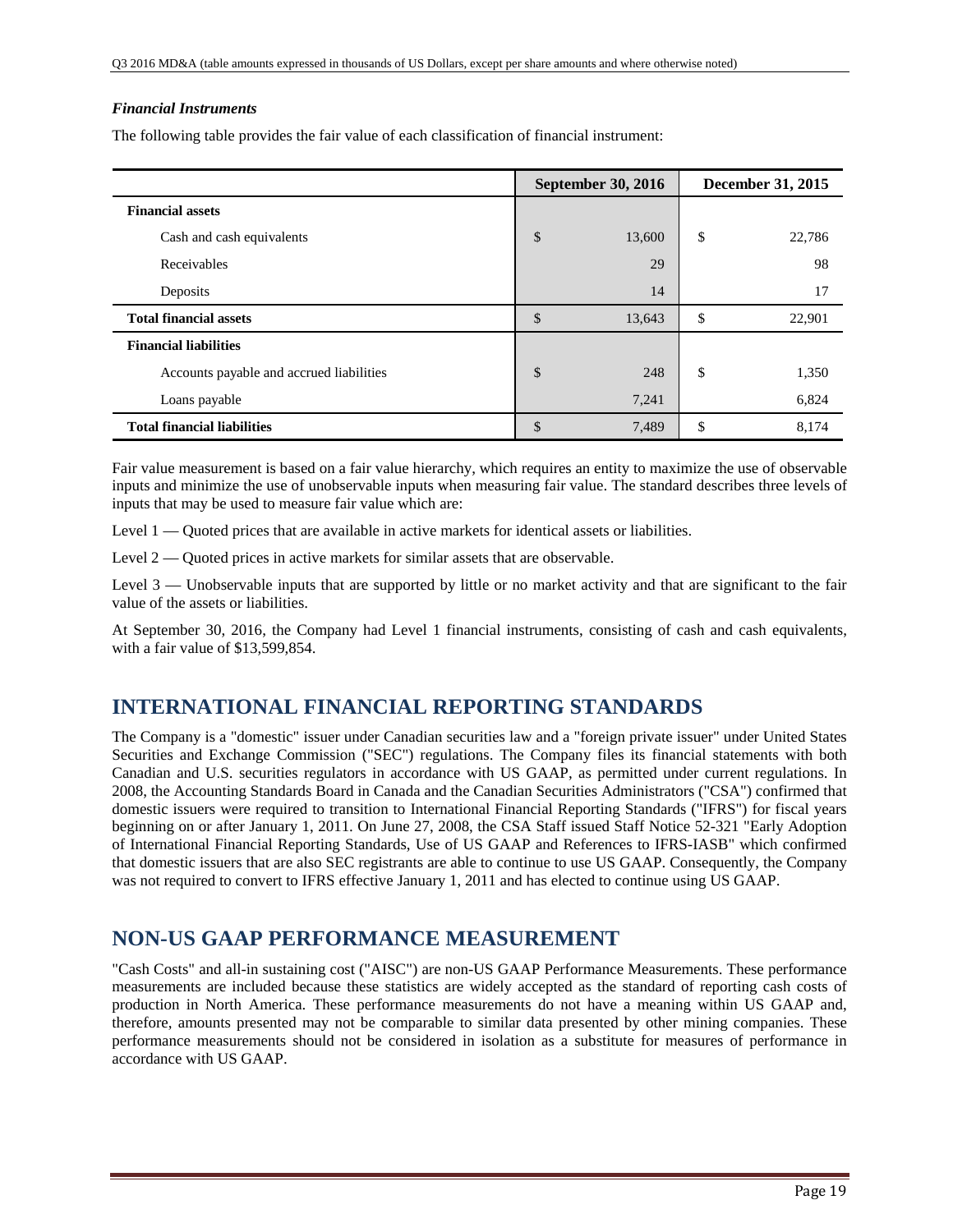# **CRITICAL ACCOUNTING ESTIMATES, RISKS AND UNCERTAINTIES**

The preparation of financial statements in conformity with US GAAP requires management to make estimates and assumptions that affect the amounts reported in the financial statements and accompanying notes. Actual results could differ materially from those estimates.

Measurement of the Company's assets and liabilities is subject to risks and uncertainties, including those related to reserve and resource estimates; title to mineral properties; future commodity prices; costs of future production; future costs of restoration provisions; changes in government legislation and regulations; future income tax amounts; the availability of financing; and various operational factors.

Entrée is a mineral exploration company and is exposed to a number of risks and uncertainties; some of these risks and uncertainties have been discussed elsewhere in this MD&A. For a more extensive discussion of risks and uncertainties to which Entrée is exposed, the reader should refer to the section titled "Risk Factors" contained in the Company's AIF available on SEDAR at www.sedar.com.

## *Legal and Political Risk*

The Minerals Law of Mongolia defines a mineral deposit of strategic importance (a "Strategic Deposit") as a mineral resource that may have the potential to impact national security, or the economic and social development of the country, or that is generating or has the potential to generate more than 5% of Mongolia's gross domestic product in any given year. The Minerals Law of Mongolia provides that the State may be an equity participant with any private legal entity, up to a 34% equity interest, in the exploitation of any Strategic Deposit where the quantity and grade of the deposit have been defined by exploration that has not been funded from the State budget. Under Resolution No 57 dated July 16, 2009 of the State Great Khural, the Oyu Tolgoi series of deposits were declared to be Strategic Deposits.

On October 6, 2009, Turquoise Hill, its wholly-owned subsidiary OTLLC, and Rio Tinto signed an investment agreement (the "Oyu Tolgoi Investment Agreement") with the Mongolian Government, which regulates the relationship among the parties and stabilizes the long term tax, legal, fiscal, regulatory and operating environment to support the development of the Oyu Tolgoi project. The Oyu Tolgoi Investment Agreement specifies that the Government of Mongolia will own 34% of the shares of OTLLC (and by extension, 34% of OTLLC's interest in the Entrée/Oyu Tolgoi JV Property) through its subsidiary Erdenes Oyu Tolgoi LLC. A shareholders' agreement was concurrently executed to establish the Government's 34% ownership interest in OTLLC and to govern the relationship among the parties.

The Ministry of Mining has advised Entrée that it considers the deposits on the Entrée/Oyu Tolgoi JV Property to be part of the series of Oyu Tolgoi deposits. Entrée has been in discussions with stakeholders of the Oyu Tolgoi project, including the Government of Mongolia, OTLLC, Erdenes Oyu Tolgoi LLC, Turquoise Hill and Rio Tinto, since February 2013. The discussions to date have focussed on issues arising from Entrée's exclusion from the Oyu Tolgoi Investment Agreement, including the fact that the Government of Mongolia does not have a full 34% interest in the Entrée/Oyu Tolgoi JV Property; the fact that the mining licences integral to future underground operations are held by more than one corporate entity; and the fact that Entrée does not benefit from the stability that it would otherwise have if it were a party to the Oyu Tolgoi Investment Agreement. In order to receive the benefits of the Oyu Tolgoi Investment Agreement, the Government of Mongolia may require Entrée to agree to certain concessions, including with respect to the economic benefit of Entrée's interest in the Entrée/Oyu Tolgoi JV Property, or the royalty rates applicable to Entrée's share of the Entrée/Oyu Tolgoi JV Property mineralization. No agreements have been finalized. If the parties fail to reach mutually acceptable agreements in a timely manner, there is a risk that the Government of Mongolia may resort to measures which, whether legitimate or not, could have an adverse effect on the business, assets and financial condition of Entrée as well as the Company's share price. Such measures could include suspending, revoking, cancelling or withdrawing the Shivee Tolgoi and Javhlant mining licences; attempting to invalidate, confiscate, expropriate or rescind the Entrée/Oyu Tolgoi JV or Entrée's interest in the Entrée/Oyu Tolgoi JV Property; and filing legal proceedings against Entrée.

Entrée is not presently a party to the Oyu Tolgoi Investment Agreement. Although OTLLC agreed under the terms of the Earn-In Agreement to use its best efforts to cause Entrée to be brought within the ambit of, made subject to and be entitled to the benefits of the Oyu Tolgoi Investment Agreement or a separate stability agreement on substantially similar terms to the Oyu Tolgoi Investment Agreement, unless and until Entrée finalizes agreements with the Government of Mongolia and other Oyu Tolgoi stakeholders, there can be no assurance that Entrée will be entitled to all of the benefits of the Oyu Tolgoi Investment Agreement, including stability with respect to taxes payable. If Entrée is not entitled to all of the benefits of the Oyu Tolgoi Investment Agreement, it could be subject to the surtax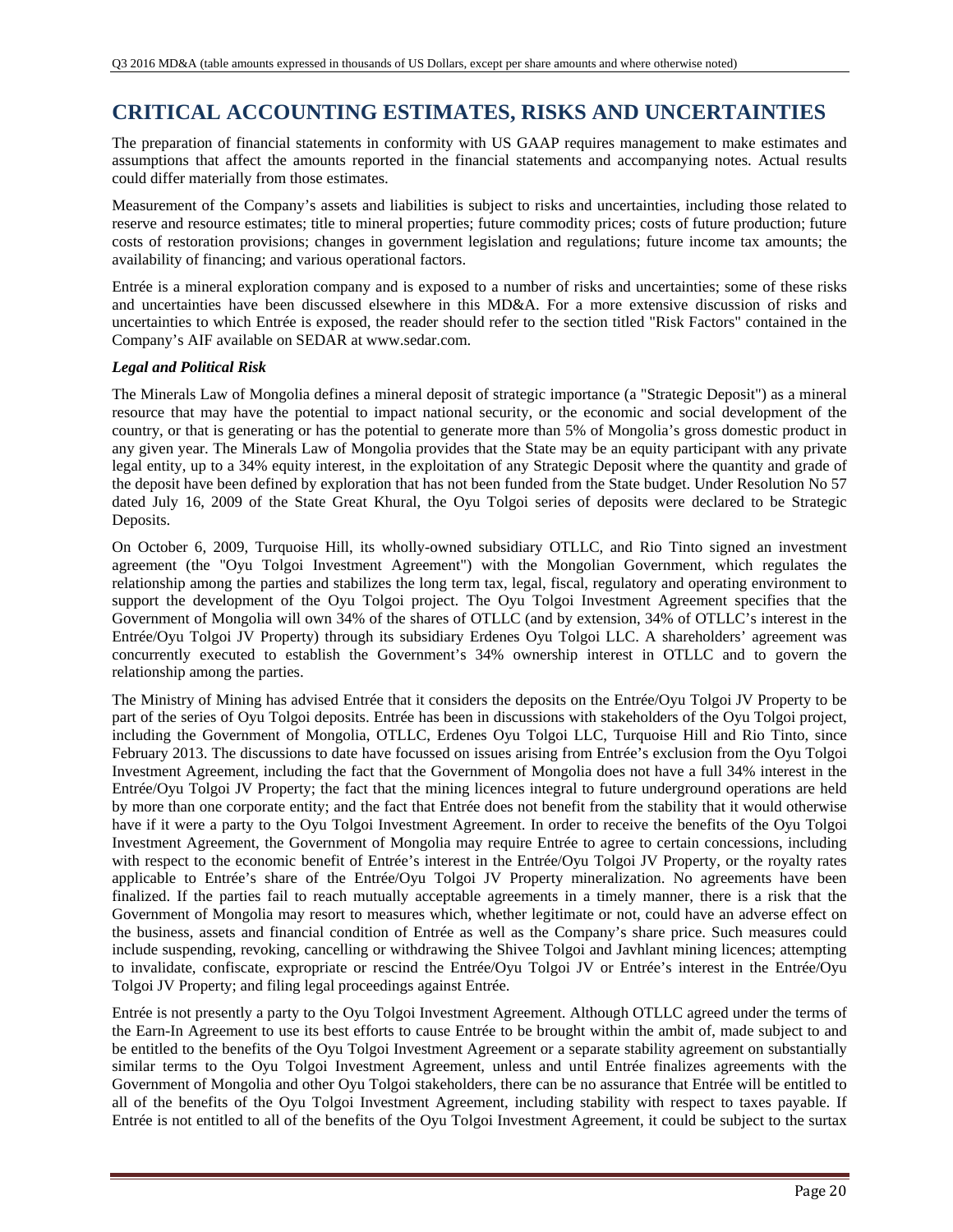royalty which came into effect in Mongolia on January 1, 2011. The rates of the surtax royalty vary from 1% to 5% for minerals other than copper. For copper, the surtax royalty rates range between 22% and 30% for ore, between 11% and 15% for concentrates, and between 1% and 5% for final products. No surtax royalty is charged on any minerals below a certain threshold market price, which varies depending on the type of minerals. This is in addition to the standard royalty rates of 2.5% for coal sold in Mongolia and commonly occurring minerals sold in Mongolia, and 5% for all other minerals.

Even if Entrée does finalize agreements with the Government of Mongolia and other Oyu Tolgoi stakeholders, there can be no assurance that the present or future Parliament will refrain from enacting legislation that undermines such agreements or the Oyu Tolgoi Investment Agreement or that the present or a future government will refrain from adopting government policies or seeking to renegotiate the terms of such agreements or the Oyu Tolgoi Investment Agreement (which was threatened in both 2011 and 2012) in ways that are adverse to Entrée's interests or that impair OTLLC's ability to develop and operate the Oyu Tolgoi project on the basis currently contemplated, which may have a material adverse impact on Entrée and the Company's share price.

The Government of Mongolia has put in place a framework and environment for foreign direct investment. However, there are political constituencies within Mongolia that have espoused ideas that would not be regarded by the international mining community as conducive to foreign investment if they were to become law or official government policy. This was evidenced by revisions to the Minerals Law in 2006 as well as by the 2012 passage of legislation to control foreign direct investment in strategic sectors of the Mongolian economy, including mining. In October 2011, Prime Minister Batbold stated in his 2012 budget speech that the Government of Mongolia is revisiting all treaties for the avoidance of double taxation, including the 2002 convention between Canada and Mongolia for the avoidance of double taxation and the prevention of fiscal evasion with respect to taxes on income and on capital (the "Canadian Double Tax Treaty").

On November 1, 2013, a new Investment Law came into effect in Mongolia. The new law is aimed at reviving foreign investment by easing restrictions on investors in key sectors such as mining and by providing greater certainty on the taxes they must pay. The full impact of the new Investment Law is not yet known.

On January 16, 2014, the Mongolian Parliament adopted a new State Minerals Policy. The main focus of the policy is to establish a stable investment environment; improve the quality of mineral exploration, mining and processing; encourage the use of environmentally friendly and modern technology; and strengthen the competitiveness of the Mongolian mining sector on the international market. The State Minerals Policy is also intended to serve as the basis for amendments to the existing Minerals Law and other laws relating to the mining sector. On July 1, 2014, the Mongolian Parliament passed the amendments to the Minerals Law (the "2014 Amendments"). In addition, the Mongolian Parliament also passed a separate law which repeals the 2010 statute which imposed a moratorium on the granting of new exploration licences and the transfer of existing licences. The 2014 Amendments extend the maximum period for an exploration licence from 9 years to 12 years (although it ended the three year pre-mining period sometimes given to licence holders upon the expiration of their exploration rights), extend the requirement for holders of mining licences to ensure that 90% of their workforce is comprised of Mongolian nationals to the mining licence holder's subcontractors as well, make clearer the roles and responsibilities of government ministries and departments with respect to mineral matters, modify the definition of Strategic Deposit to reflect its impact on the national economy and not regional economy, and provide for some instances where a tender may not be required to obtain minerals licences where state funding has been used if related to compensation for declaring a special needs area, among other changes. On February 18, 2015, the Mongolian Parliament adopted a further amendment to the Minerals Law (the "2015 Amendment"), which permits a licence holder to negotiate with the Government of Mongolia with respect to an exchange of the Government's 34% (50% in cases where exploration has been funded by the State budget) equity interest in a licence holder with a Strategic Deposit for an additional royalty payable to the Government. The amount of the royalty payment would vary depending on the particulars of the Strategic Deposit but cannot exceed five percent. The rate of this royalty payment shall be approved by the Government of Mongolia. The full impact of the 2015 Amendment is not yet known.

The Ministry of Finance and certain Members of Parliament have released draft laws and draft amendments to the tax legislation of Mongolia which include provisions related to the taxation of foreign legal entities operating in Mongolia and minerals companies in general. If certain provisions of these amendments were adopted by Parliament as currently drafted, they could adversely affect Entree's interests. It is not possible to determine when, if ever, these amendments would be adopted and in what form.

If the Government of Mongolia revises, amends or cancels the Canadian Double Tax Treaty; if the new Investment Law, State Minerals Policy, 2014 Amendments or 2015 Amendment are implemented or interpreted in a manner that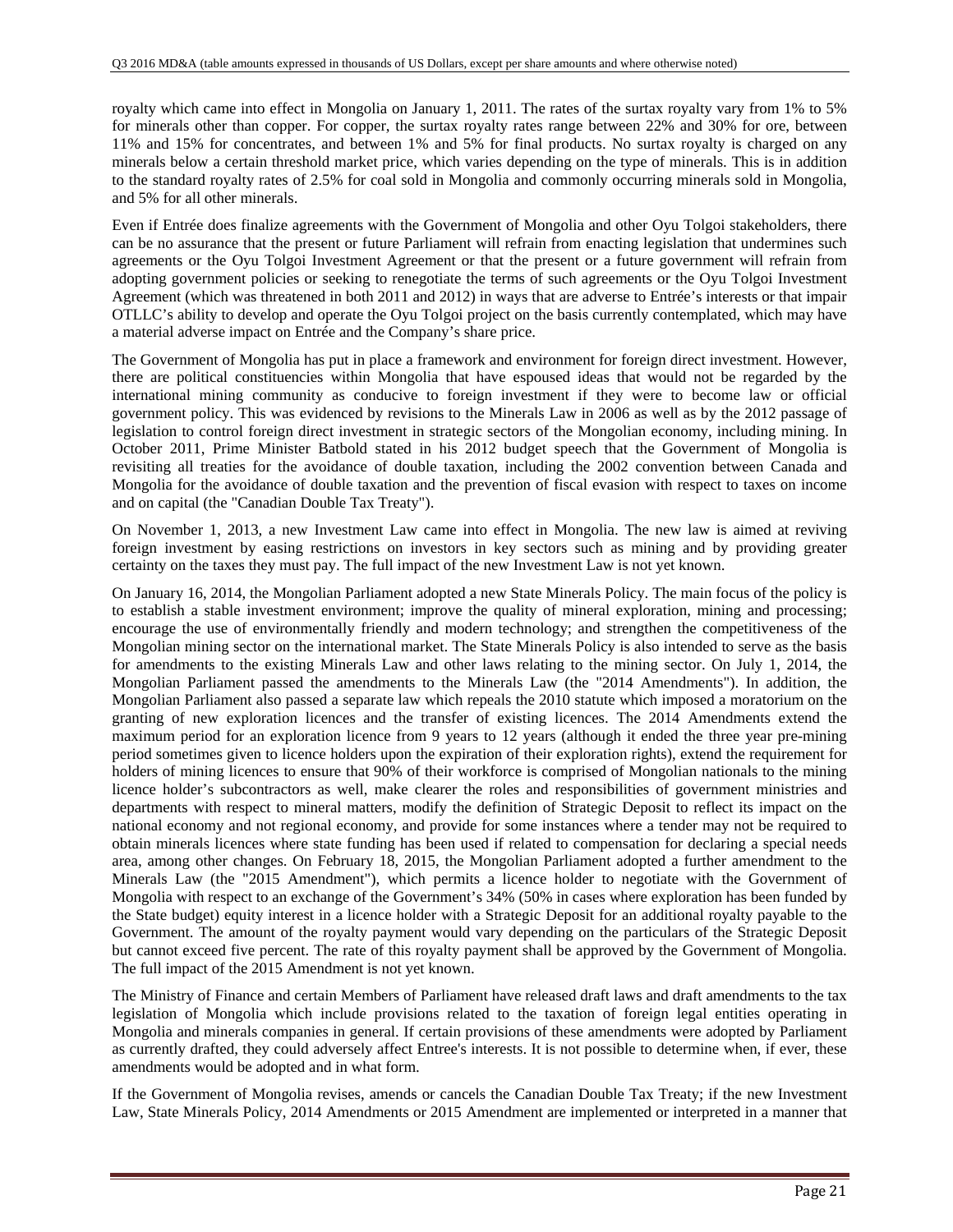is not favourable to foreign investment or Entrée's interests; or if new tax laws or amendments to tax laws are adopted that are not favourable to foreign investment or Entrée's interests, it could have an adverse effect on Entrée's operations in Mongolia and future cash flow, earnings, results of operations and financial condition as well as the Company's share price.

While the Entrée/Oyu Tolgoi JV is operating under the terms of the joint venture agreement appended to the Earn-in Agreement, the joint venture agreement has not been formally executed by the parties. There can be no assurance that OTLLC or its shareholders will not attempt to renegotiate some or all of the material terms governing the joint venture relationship in a manner which could have an adverse effect on Entrée's future cash flow, earnings, results of operations and financial condition.

OTLLC has earned either a 70% or 80% interest in mineralization extracted from the Entrée/Oyu Tolgoi JV Property, depending on the depth at which minerals are extracted, and has effective control of the Entrée/Oyu Tolgoi JV. Rio Tinto, which beneficially owns 19.82% of the Company's issued and outstanding shares, exerts a significant degree of control over the business and affairs of Turquoise Hill and OTLLC. Pursuant to various agreements among Turquoise Hill, OTLLC and Rio Tinto, Rio Tinto is responsible for the management of the building and operation of the Oyu Tolgoi project (which includes the Heruga and Hugo North Extension deposits on the Entrée/Oyu Tolgoi JV Property); is responsible for all exploration operations on behalf of OTLLC, including exploration on the Entrée/Oyu Tolgoi JV Property; and prepares all programs and budgets for approval by the OTLLC board. The interest of Rio Tinto, Turquoise Hill and OTLLC and the interests of the Company's other shareholders are not necessarily aligned and there can be no assurance that Rio Tinto, Turquoise Hill or OTLLC will exercise its rights or act in a manner that is consistent with the best interests of the Company's other shareholders.

Entrée is and will be subject to the risks normally associated with the conduct of joint ventures, which include disagreements as to how to develop, operate and finance a project, inequality of bargaining power, incompatible strategic and economic objectives and possible litigation between the participants regarding joint venture matters. These matters may have an adverse effect on Entrée's ability to realize the full economic benefits of its interest in the property that is the subject of a joint venture, which could affect its results of operations and financial condition as well as the Company's share price.

In the course of its business, Entrée may from time to time become involved in various claims, arbitration and other legal proceedings, with and without merit. The nature and results of any such proceedings cannot be predicted with certainty. Any potential future claims and proceedings are likely to be of a material nature. In addition, such claims, arbitration and other legal proceedings can be lengthy and involve the incurrence of substantial costs and resources by Entrée, and the outcome, and Entrée's ability to enforce any ruling(s) obtained pursuant to such proceedings, are subject to inherent risk and uncertainty. The initiation, pursuit and/or outcome of any particular claim, arbitration or legal proceeding could have a material adverse effect on Entrée's financial position and results of operations, and on Entrée's business, assets and prospects. In addition, if Entrée is unable to resolve any existing or future potential disputes and proceedings favourably, or obtain enforcement of any favourable ruling, if any, that may be obtained pursuant to such proceedings, it is likely to have a material adverse impact on Entrée's business, financial condition and results of operations and Entrée's assets and prospects as well as the Company's share price.

On February 27, 2013, the Mineral Resources Authority of Mongolia ("MRAM") delivered notice to Entrée advising that any transfer, sale or lease of the Shivee Tolgoi and Javhlant mining licences is temporarily restricted. While Entrée was subsequently advised that the temporary transfer restriction on the joint venture mining licences will be lifted, it has not received official notification of the lifting of the restriction. Any future action by the Government of Mongolia to suspend, revoke, withdraw or cancel the Shivee Tolgoi and Javhlant mining licences, whether legitimate or not, would have an adverse effect on the business, assets and financial condition of Entrée as well as the Company's share price.

The Earn-In Agreement requires OTLLC to enter into a form of joint venture agreement that bestows upon it certain powers and duties as manager of the Entrée/Oyu Tolgoi JV, including the duty to cure title defects, the duty to prosecute and defend all litigation or administrative proceedings arising out of operations, and the duty to do all acts reasonably necessary to maintain the Entrée/Oyu Tolgoi JV Property assets, including the mining licences. Pursuant to the Assignment Agreement dated March 1, 2005 between the Company, Turquoise Hill and OTLLC, the Company is also entitled to look to Turquoise Hill for the performance of OTLLC's obligations under the Earn-In Agreement, which is governed by British Columbia law. In addition, the Shivee Tolgoi and Javhlant mining licences are included in the contract area of the Oyu Tolgoi Investment Agreement. The Oyu Tolgoi Investment Agreement restricts the grounds upon which the Mongolian State administrative authority in charge of geology and mining may revoke a mining licence covered by the Oyu Tolgoi Investment Agreement. The Oyu Tolgoi Investment Agreement also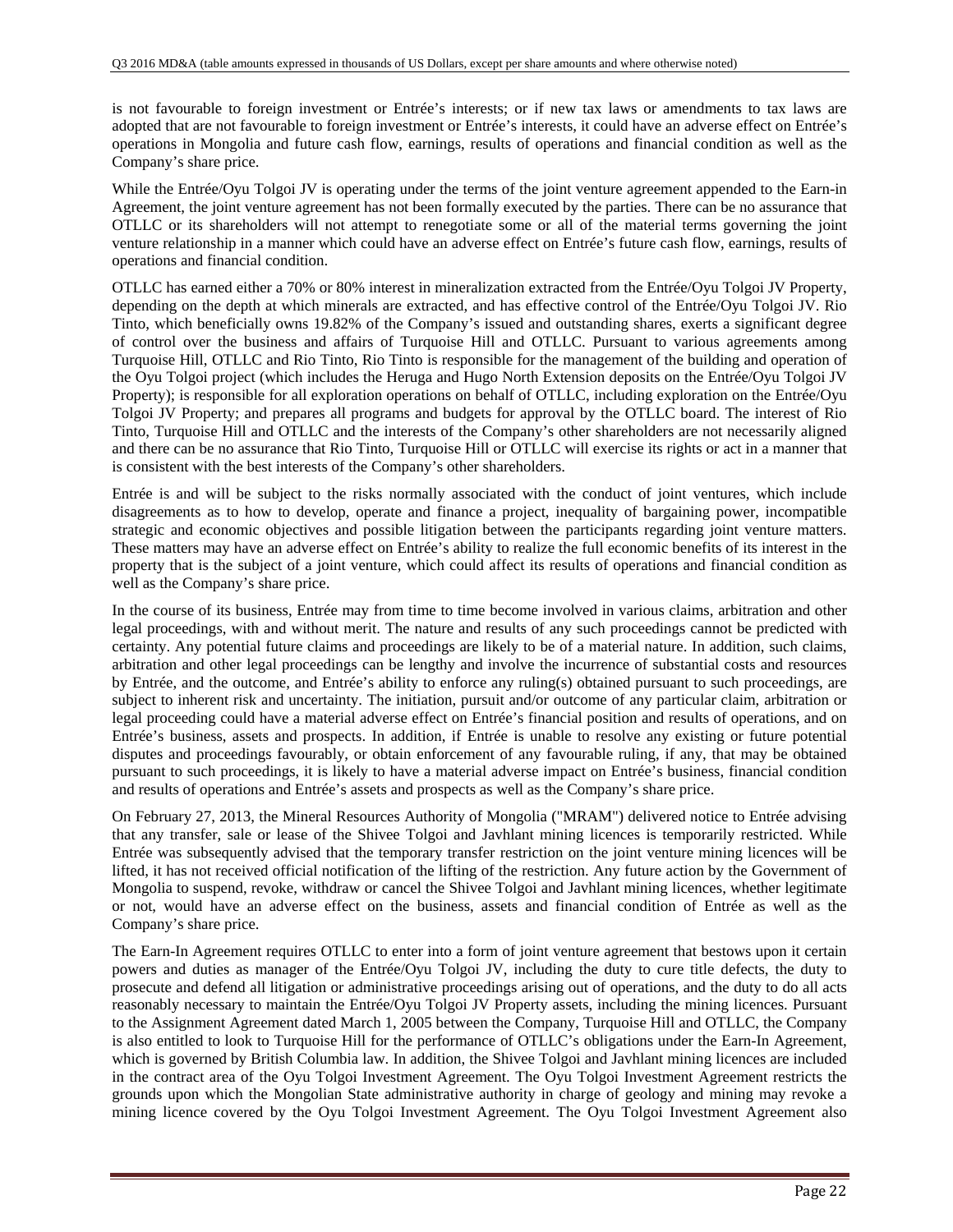includes a dispute resolution clause that requires the parties to resolve disputes through international commercial arbitration procedures. Entrée is not a party to the Oyu Tolgoi Investment Agreement and does not have any direct rights under the Oyu Tolgoi Investment Agreement. In the event that the Government of Mongolia suspends, revokes, withdraws or cancels the Shivee Tolgoi and Javhlant mining licences, there can be no assurance that OTLLC, Turquoise Hill or Rio Tinto will invoke the international arbitration procedures, or that Entrée will be able to enforce the terms of the Earn-In Agreement to cause OTLLC or Turquoise Hill to do all acts reasonably necessary to maintain the Entrée/Oyu Tolgoi JV Property assets, including by invoking the international arbitration procedures under the Oyu Tolgoi Investment Agreement. There may also be limitations on OTLLC, Turquoise Hill and Rio Tinto's ability to enforce the terms of the Oyu Tolgoi Investment Agreement against the Government of Mongolia, which is a sovereign entity, regardless of the outcome of an arbitration proceeding. Without an effective means of enforcing the terms of the Earn-In Agreement or the Oyu Tolgoi Investment Agreement, Entrée could be deprived of substantial rights and benefits with little or no recourse for fair and reasonable compensation, which could have an adverse effect on the business, assets and financial condition of Entrée as well as the Company's share price.

In the event of a dispute arising at or in respect of Entrée's foreign operations, Entrée may be subject to the exclusive jurisdiction of foreign courts or may not be successful in subjecting foreign persons to the jurisdiction of courts in Canada or other jurisdictions. Entrée may also be hindered or prevented from enforcing its rights with respect to a governmental entity or instrumentality because of the doctrine of sovereign immunity. Any adverse or arbitrary decision of a court, arbitrator or other governmental or regulatory body, or Entrée's inability to enforce its contractual rights, may have a material adverse impact on Entrée's business, assets, prospects, financial condition and results of operation as well as the Company's share price.

In June 2010, the Government of Mongolia passed Resolution 140, the purpose of which is to authorize the designation of certain land areas for "state special needs" within certain defined areas, some of which include or are in proximity to the Oyu Tolgoi project. These state special needs areas are to be used for Khanbogd village development and for infrastructure and plant facilities necessary in order to implement the development and operation of the Oyu Tolgoi project. A portion of the Shivee Tolgoi licence is included in the land area that is subject to Resolution 140.

In June 2011, the Government of Mongolia passed Resolution 175, the purpose of which is to authorize the designation of certain land areas for "state special needs" within certain defined areas in proximity to the Oyu Tolgoi project. These state special needs areas are to be used for infrastructure facilities necessary in order to implement the development and construction of the Oyu Tolgoi project. Portions of the Shivee Tolgoi and Javhlant licences are included in the land area that is subject to Resolution 175.

It is expected but not yet formally confirmed by the Government that to the extent that a consensual access agreement exists or is entered into between OTLLC and an affected licence holder, the application of Resolution 175 to the land area covered by the access agreement will be unnecessary. OTLLC has existing access and surface rights to the Entrée/Oyu Tolgoi JV Property pursuant to the Earn-In Agreement. If Entrée is unable to reach a consensual arrangement with OTLLC with respect to Shivee West, Entrée's right to use and access a corridor of land included in the state special needs areas for a proposed power line may be adversely affected by the application of Resolution 175. While the Mongolian Government would be responsible for compensating Entrée in accordance with the mandate of Resolution 175, the amount of such compensation is not presently quantifiable.

While the Oyu Tolgoi Investment Agreement contains provisions restricting the circumstances under which the Shivee Tolgoi and Javhlant licences may be expropriated which may make the application of Resolution 140 and Resolution 175 to the Entrée/Oyu Tolgoi JV Property unnecessary, there can be no assurances that the Resolutions will not be applied in a manner that has an adverse impact on Entrée.

In March 2014, the Government of Mongolia passed Resolution 81, the purpose of which is to approve the direction of the railway line heading from Ukhaa Khudag deposit located in the territory of Tsogttsetsii soum, Umnugobi aimag, to the port of Gashuunshukhait and to appoint the Minister of Roads and Transportation to develop a detailed engineering layout of the base structure of the railway. On June 18, 2014, Entrée was advised by MRAM that the base structure overlaps with a portion of the Javhlant licence. By Order No. 123 dated June 18, 2014, the Minister of Mining approved the composition of a working group to resolve matters related to the holders of licences through which the railway passes. The Minister of Mining has not yet responded to a request from Entrée to meet to discuss the proposed railway, and no further correspondence from MRAM or the Minister of Mining has been received. It is not yet clear whether the State has the legal right to take a portion of the Javhlant licence, with or without compensation, in order to implement a national railway project, and if it does, whether it will attempt to exercise that right. While the Oyu Tolgoi Investment Agreement contains provisions restricting the circumstances under which the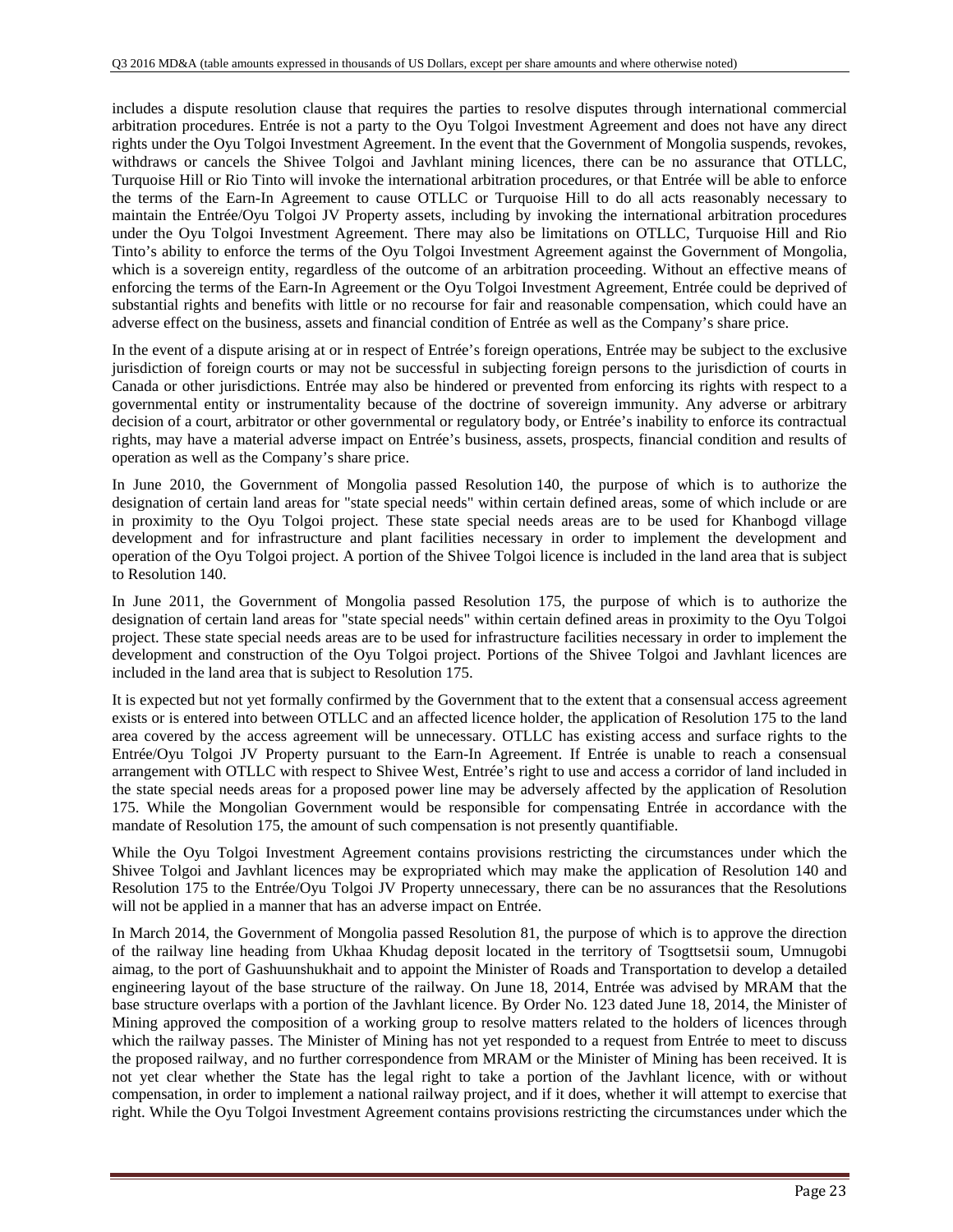Javhlant licence may be expropriated, there can be no assurances that Resolution 81 will not be applied in a manner that has an adverse impact on Entrée.

### *Risks Associated with the Development of the Oyu Tolgoi Project*

Further development of the Oyu Tolgoi project depends upon OTLLC's ability to obtain and service the funding requirements of the project. Volatility in capital markets and commodity prices and other macroeconomic factors may adversely affect OTLLC's ability to secure project financing.

In addition, OTLLC operates in a region of the world that is prone to economic and political upheaval and instability, which may make it more difficult to obtain sufficient debt financing from project lenders for future phases of the Oyu Tolgoi project.

OTLLC's estimates regarding the cost of development and operation of the Oyu Tolgoi project are estimates only. The estimates and the assumptions upon which they are based are subject to a variety of risks and uncertainties and other factors that could cause actual expenditures to differ materially from those estimated. If these estimates prove incorrect, the total capital expenditures required to complete development of the Oyu Tolgoi project underground mine, including the portion that Entrée is responsible for, may increase, which may have a material adverse impact on Entrée, its results of operations, financial conditions, and the Company's share price.

There are a number of uncertainties inherent in the development and construction of any new or existing mine, including the Oyu Tolgoi project. These uncertainties include: the timing and cost, which can be considerable, of the construction of mining and processing facilities; the availability and cost of skilled labour, process water, power and transportation, including costs of transport for the supply chain for the Oyu Tolgoi project, which requires routing approaches which have not been fully tested; the annual usage costs to the local province for sand, aggregate and water; the availability and cost of appropriate smelting and refining arrangements; and the need to obtain necessary environmental and other government permits, such permits being on reasonable terms, and the timing of those permits. The cost, timing and complexities of mine construction and development are increased by the remote location of the Oyu Tolgoi project.

It is common in new mining operations and in the development or expansion of existing facilities to experience unexpected problems and delays during development, construction and mine start-up, which may cause delays in commencement or expansion of mineral production. Any delays could impact disclosed project economics. Accordingly, there is no assurance that the future development, construction or expansion activities will be successfully completed within cost estimates, on schedule or at all and, if completed, there is no assurance that such activities will result in profitable mining operations.

### *Risks Associated with the Amended Sandstorm Agreement*

The 2013 Agreement provided for a partial refund of the Deposit and a pro rata reduction in the number of metal credits deliverable to Sandstorm in the event of a partial expropriation of Entrée's economic interest, contractually or otherwise, in the Entrée/Oyu Tolgoi JV Property. The Amended Sandstorm Agreement provides that the Company will not be required to make any further refund of the Deposit if Entrée's economic interest is reduced by up to and including 17%. If there is a reduction of greater than 17% up to and including 34%, the Amended Sandstorm Agreement provides the Company with greater flexibility and optionality in terms of how the Company will refund a corresponding portion of the Deposit. To the extent there is an expropriation of greater than 34%, which is not reversed during the abeyance period provided for in the Amended Sandstorm Agreement, the Company will be required to return a portion of the Deposit in cash (the amount of the repayment not to exceed the amount of the Unearned Balance).

If an event of default occurs under the Amended Sandstorm Agreement, the Company may be required to immediately pay to Sandstorm a default fee, which it may not have sufficient funds to cover. Some potential events of default may be outside of Entrée's control, including a full expropriation of Entrée's economic interest, contractually or otherwise, in the Entrée/Oyu Tolgoi JV Property which is not reversed during the abeyance period provided for in the Amended Sandstorm Agreement. If an event of default occurs and the Company is required to pay a default fee to Sandstorm, it may have a material adverse impact on Entrée's business, financial condition, assets and prospects, and on the Company's share price.

Under the Amended Sandstorm Agreement, the Company agreed to use future cash flows from its mineral property interests to purchase and deliver metal credits to Sandstorm. The Amended Sandstorm Agreement does not require the Company to deliver actual metal production, therefore the Company will have to use revenue it receives from the sale of its share of metal production to purchase the requisite amount of metal credits for delivery to Sandstorm. To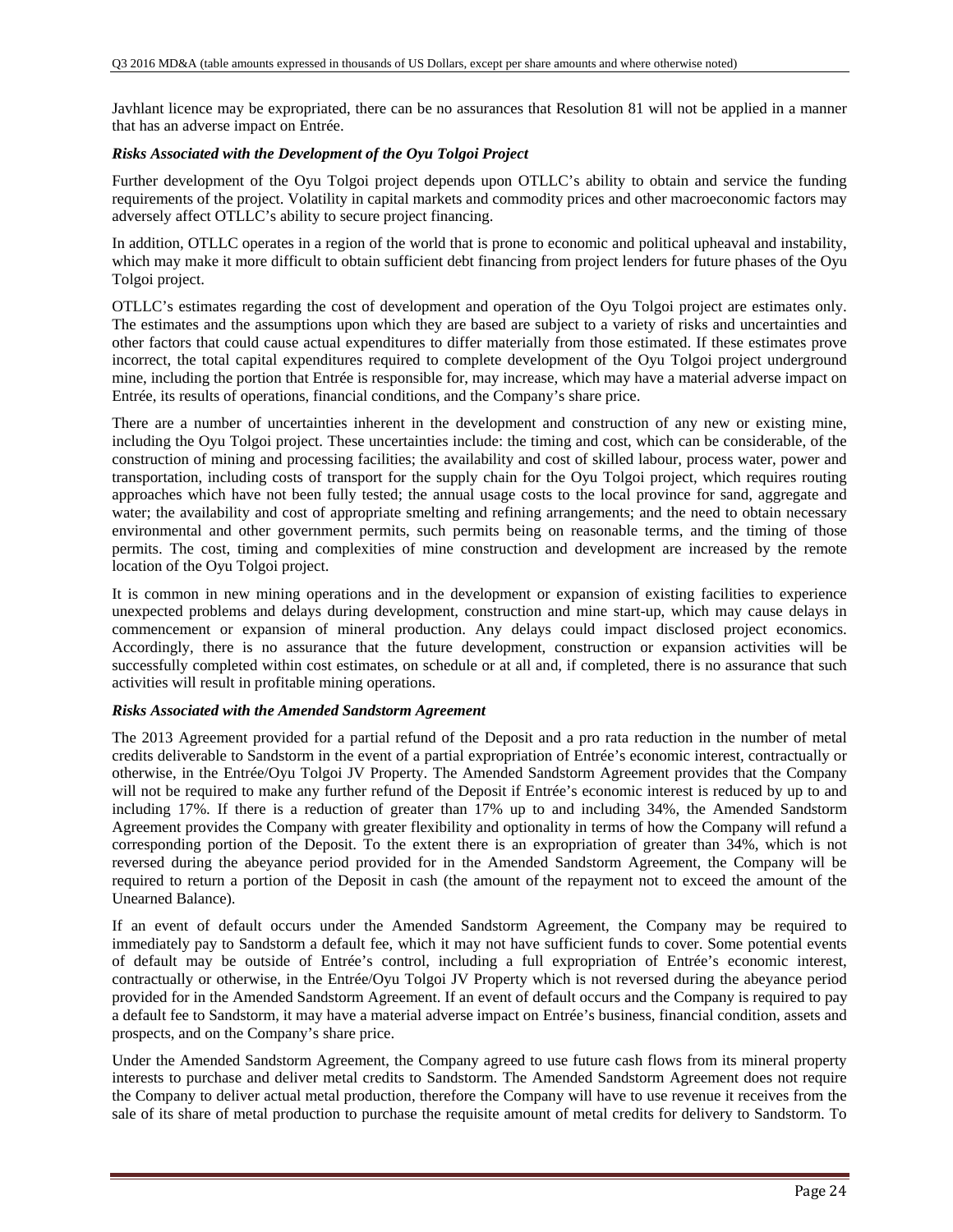the extent metal prices on the day on which the Company's production is sold are different from metal prices on the day on which the Company purchases metal credits for delivery to Sandstorm, the Company may suffer a gain or loss on the difference.

## *Risks Associated with Mining or Related to Entrée*

The estimates of reserves and resources, including the anticipated tonnages and grades that will be achieved or the indicated level of recovery that will be realized, are estimates only and no assurances can be given as to their accuracy. Such estimates are, in large part, based on interpretations of geological data obtained from drill holes and other sampling techniques. Actual mineralization or formations may be different from those predicted. Reserve and resource estimates are materially dependent on prevailing market prices and the cost of recovering and processing minerals at the mine site. Market fluctuations in the price of metals or increases in the costs to recover metals may render the mining of ore reserves uneconomical and materially adversely affect operations.

There is no assurance that a commercially viable mineral deposit exists on any of the exploration properties in which Entrée has an interest. There is also no assurance that, even if commercial quantities of ore are discovered, a mineral property will be brought into commercial production. The discovery of mineral deposits is dependent upon a number of factors, not the least of which is the technical skill of the exploration personnel involved. The commercial viability of a mineral deposit, once discovered, is also dependent upon a number of factors, some of which are the particular attributes of the deposit, such as size, grade, recoveries and proximity to infrastructure, metal prices and government regulations, including regulations relating to taxation, royalties, allowable production, importing and exporting of minerals, and environmental protection. Most of the above factors are beyond the control of Entrée. If mineral reserves in commercially exploitable quantities are established on any of Entrée's properties (other than the Entrée/Oyu Tolgoi JV Property, in which Entrée has a carried interest), Entrée will be required to expend substantial sums of money to establish the extent of the resource, develop processes to extract it and develop extraction and processing facilities and infrastructure. Although Entrée may derive substantial benefits from the discovery of a major deposit, there can be no assurance that such a resource will be large enough to justify commercial operations, nor can there be any assurance that Entrée will be able to raise the funds required for development on a timely basis. If Entrée cannot raise the necessary capital or complete the necessary facilities and infrastructure, its business may fail. Entrée may be required to acquire rights to additional lands in order to develop a mine if a mine cannot be properly located on Entrée's properties. There can be no assurance that Entrée will be able to acquire such additional lands on commercially reasonable terms, if at all.

Recent global financial and market conditions have been subject to increased volatility, which may impact the ability of Entrée to obtain equity or debt financing in the future and, if obtained, on terms favourable to Entrée. If Entrée cannot raise the money that it needs to continue exploration of its mineral properties, there is a risk that Entrée may be forced to delay, scale back, or eliminate certain of its exploration activities. If these increased levels of volatility and market turmoil continue, Entrée's operations could be adversely impacted and the value and the price of the Company's common shares could be adversely affected.

Rio Tinto's beneficial shareholdings in the Company potentially give Rio Tinto the voting power to influence the policies, business and affairs of Entrée and the outcome of any significant corporate transaction or other matter, including a merger, business combination or a sale of all, or substantially all, of Entrée's assets. In addition, Rio Tinto (on behalf of OTLLC) has operational control over the Entrée/Oyu Tolgoi JV Property. OTLLC also has a right of first refusal with respect to any proposed disposition by Entrée of an interest in Shivee West, which is not currently subject to the Entrée/Oyu Tolgoi JV. The share position in the Company of each of Turquoise Hill and Rio Tinto may have the effect of delaying, deterring or preventing a transaction involving a change of control of the Company in favour of a third party that otherwise could result in a premium in the market price of the Company's common shares in the future.

Entrée must comply with licence and permitting requirements. In Mongolia, the Shivee Tolgoi and Javhlant exploration licences were converted to mining licences on October 27, 2009. These licences now have a term of 30 years, with two potential extensions of 20 years each. The total estimated annual fees to maintain the licences in good standing, which are primarily the responsibility of OTLLC, is approximately \$944,000. In Nevada, maintenance fees must be paid to the Bureau of Land Management. For the 2016 assessment year, the aggregate fee for the Ann Mason Project was approximately \$250,000.

In both Nevada and Mongolia, Entrée must comply with environmental regulations that govern air and water quality and land disturbance and provide mine reclamation and closure costs.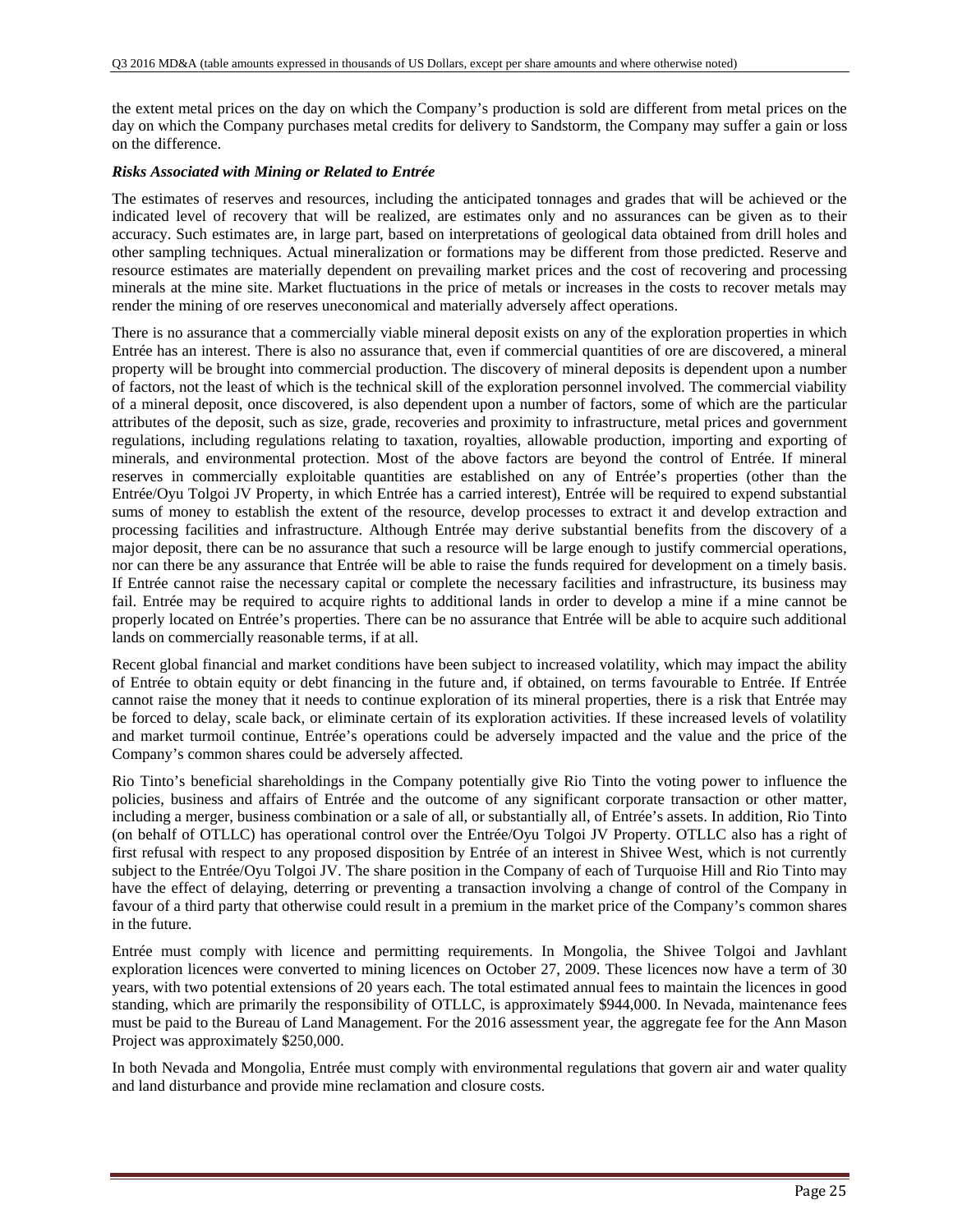# **INTERNAL CONTROL OVER FINANCIAL REPORTING**

Management is responsible for designing internal control over financial reporting, to provide reasonable assurance regarding the reliability of financial reporting and the preparation of financial statements for external purposes in accordance with US GAAP. No change in the Company's internal control over financial reporting occurred during the period beginning on July 1, 2016 and ended on September 30, 2016 that has materially affected, or is reasonably likely to materially affect, the Company's internal control over financial reporting.

# **FORWARD LOOKING STATEMENTS**

This MD&A contains forward-looking statements within the meaning of the United States Private Securities Litigation Reform Act of 1995 and forward-looking information within the meaning of applicable Canadian securities laws.

Forward-looking statements include, but are not limited to, statements with respect to the future prices of copper, gold, molybdenum and silver; the estimation of mineral reserves and resources; the realization of mineral reserve and resource estimates; anticipated future production, capital and operating costs, cash flows and mine life; completion of a Pre-Feasibility study on the Ann Mason Project; the potential impact of future exploration results on Ann Mason mine design and economics; the potential development of Ann Mason; potential types of mining operations; construction and continued development of the Oyu Tolgoi underground mine; alternative production scenarios and associated expansion options; the anticipated value of Entrée's interest in Lift 1 of the Hugo North Extension deposit; the expected timing of initial production from Lift 1 of the Oyu Tolgoi underground mine; the potential amendment of the JVA to include Shivee West in the definition of Entrée/Oyu Tolgoi JV Property; plans for future technical reports on the Entrée/Oyu Tolgoi JV Property; discussions with the Government of Mongolia, Rio Tinto, OTLLC and Turquoise Hill on a range of issues including Entrée's interest in the Entrée/Oyu Tolgoi JV Property, the Shivee Tolgoi and Javhlant mining licences and certain material agreements; potential actions by the Government of Mongolia with respect to the Shivee Tolgoi and Javhlant mining licences and Entrée's interest in the Entrée/Oyu Tolgoi JV Property; the potential for Entrée to be included in or otherwise receive the benefits of the Oyu Tolgoi Investment Agreement or another similar agreement; the potential for the Government of Mongolia to seek to directly or indirectly invest in Entrée's interest in the Hugo North Extension and Heruga deposits; the potential application of the Government of Mongolia's Resolution 81, Resolution 140 and Resolution 175 to the Shivee Tolgoi and Javhlant licences; potential size of a mineralized zone; potential expansion of mineralization; potential discovery of new mineralized zones; potential metallurgical recoveries and grades; potential benefits of restructuring Entrée's assets; plans for future exploration and/or development programs and budgets; permitting time lines; anticipated business activities; corporate strategies; requirements for additional capital; uses of funds; ongoing efforts to conserve cash; proposed acquisitions and dispositions of assets; and future financial performance.

In certain cases, forward-looking statements and information can be identified by the use of words such as "plans", "expects" or "does not expect", "is expected", "budgeted", "scheduled", "estimates", "forecasts", "intends", "anticipates", or "does not anticipate" or "believes" or variations of such words and phrases or statements that certain actions, events or results "may", "could", "would", "might", "will be taken", "occur" or "be achieved". While the Company has based these forward-looking statements on its expectations about future events as at the date that such statements were prepared, the statements are not a guarantee of Entrée's future performance and are based on numerous assumptions regarding present and future business strategies, local and global economic conditions, legal proceedings and negotiations and the environment in which Entrée will operate in the future, including the status of Entrée's relationship and interaction with the Government of Mongolia, OTLLC, Rio Tinto and Turquoise Hill. With respect to the construction and continued development of the Oyu Tolgoi underground mine, important risks, uncertainties and factors which could cause actual results to differ materially from future results expressed or implied by such forward-looking statements and information include, amongst others, the timing and cost of the construction and expansion of mining and processing facilities; the timing and availability of a long term power source for the Oyu Tolgoi underground mine; the impact of the delay in the funding and development of the Oyu Tolgoi underground mine; delays, and the costs which would result from delays, in the development of the underground mine; and production estimates and the anticipated yearly production of copper, gold and silver at the Oyu Tolgoi underground mine.

Other uncertainties and factors which could cause actual results to differ materially from future results expressed or implied by forward-looking statements and information include, amongst others, whether the size, grade and continuity of deposits and resource and reserve estimates have been interpreted correctly from exploration results;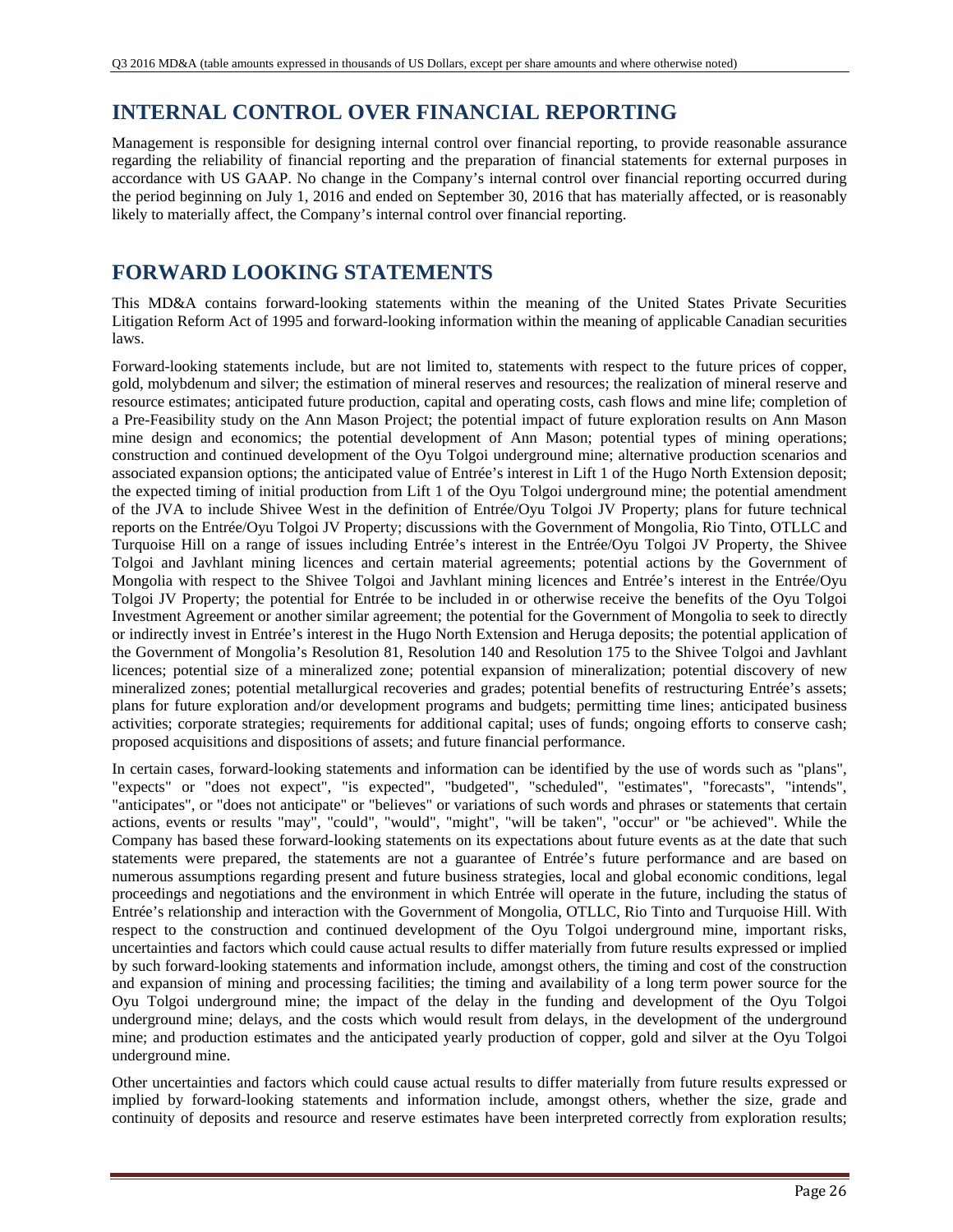whether the results of preliminary test work are indicative of what the results of future test work will be; fluctuations in commodity prices and demand; changing foreign exchange rates; actions by Rio Tinto, Turquoise Hill and/or OTLLC and by government authorities including the Government of Mongolia; the availability of funding on reasonable terms; the impact of changes in interpretation to or changes in enforcement of laws, regulations and government practices, including laws, regulations and government practices with respect to mining, foreign investment, royalties and taxation; the terms and timing of obtaining necessary environmental and other government approvals, consents and permits; the availability and cost of necessary items such as power, water, skilled labour, transportation and appropriate smelting and refining arrangements; and misjudgements in the course of preparing forward-looking statements.

In addition, there are also known and unknown risk factors which may cause the actual results, performance or achievements of Entrée to be materially different from any future results, performance or achievements expressed or implied by the forward-looking statements and information. Such factors include, among others, risks related to international operations, including legal and political risk in Mongolia; risks associated with changes in the attitudes of governments to foreign investment; risks associated with the conduct of joint ventures; discrepancies between actual and anticipated production, mineral reserves and resources and metallurgical recoveries; global financial conditions; changes in project parameters as plans continue to be refined; inability to upgrade Inferred mineral resources to Indicated or Measured mineral resources; inability to convert mineral resources to mineral reserves; conclusions of economic evaluations; future prices of copper, gold, silver and molybdenum; failure of plant, equipment or processes to operate as anticipated; accidents, labour disputes and other risks of the mining industry; delays in obtaining government approvals, permits or licences or financing or in the completion of development or construction activities; environmental risks; title disputes; limitations on insurance coverage; as well as those factors discussed in the section entitled "Risk" in this MD&A and in the section entitled "Risk Factors" in the AIF. Although the Company has attempted to identify important factors that could cause actual actions, events or results to differ materially from those described in forward-looking statements, there may be other factors that cause actions, events or results not to be as anticipated, estimated or intended. There can be no assurance that forward-looking statements will prove to be accurate, as actual results and future events could differ materially from those anticipated in such statements. Except as required under applicable securities legislation, the Company undertakes no obligation to publicly update or revise forward-looking statements, whether as a result of new information, future events, or otherwise. Accordingly, readers should not place undue reliance on forward-looking statements.

# **TECHNICAL INFORMATION**

Robert Cinits, P.Geo., Entrée's Vice-President, Corporate Development and a Qualified Person ("QP") as defined by NI 43-101, has approved the technical disclosure in this MD&A.

# **Cautionary Note to United States Investors - Canadian Disclosure Standards in Mineral Resources and Mineral Reserves**

The terms "mineral reserve", "Proven mineral reserve" and "Probable mineral reserve" are Canadian mining terms as defined in accordance with NI 43-101 under the guidelines set out in the CIM Definition Standards - For Mineral Resources and Mineral Reserves, adopted by the CIM Council on May 10, 2014, as may be amended from time to time by the CIM.

The definitions of Proven and Probable reserves used in NI 43-101 differ from the definitions in the SEC Industry Guide 7. Under SEC Industry Guide 7 standards, a "final" or "bankable" feasibility study is required to report reserves, the three year history average price is used in any reserve or cash flow analysis to designate reserves and the primary environmental analysis or report must be filed with the appropriate governmental authority.

In addition, the terms "mineral resource", "Measured mineral resource", "Indicated mineral resource" and "Inferred mineral resource" are defined in and required to be disclosed by NI 43-101; however, these terms are not defined terms under SEC Industry Guide 7 and normally are not permitted to be used in reports and registration statements filed with the SEC. Investors are cautioned not to assume that all or any part of mineral deposits in these categories will ever be converted into reserves. "Inferred mineral resources" have a great amount of uncertainty as to their existence, and great uncertainty as to their economic and legal feasibility. It cannot be assumed that all or any part of an Inferred mineral resource will ever be upgraded to a higher category. Under Canadian rules, estimates of Inferred mineral resources may not form the basis of feasibility or prefeasibility studies, except in rare cases.